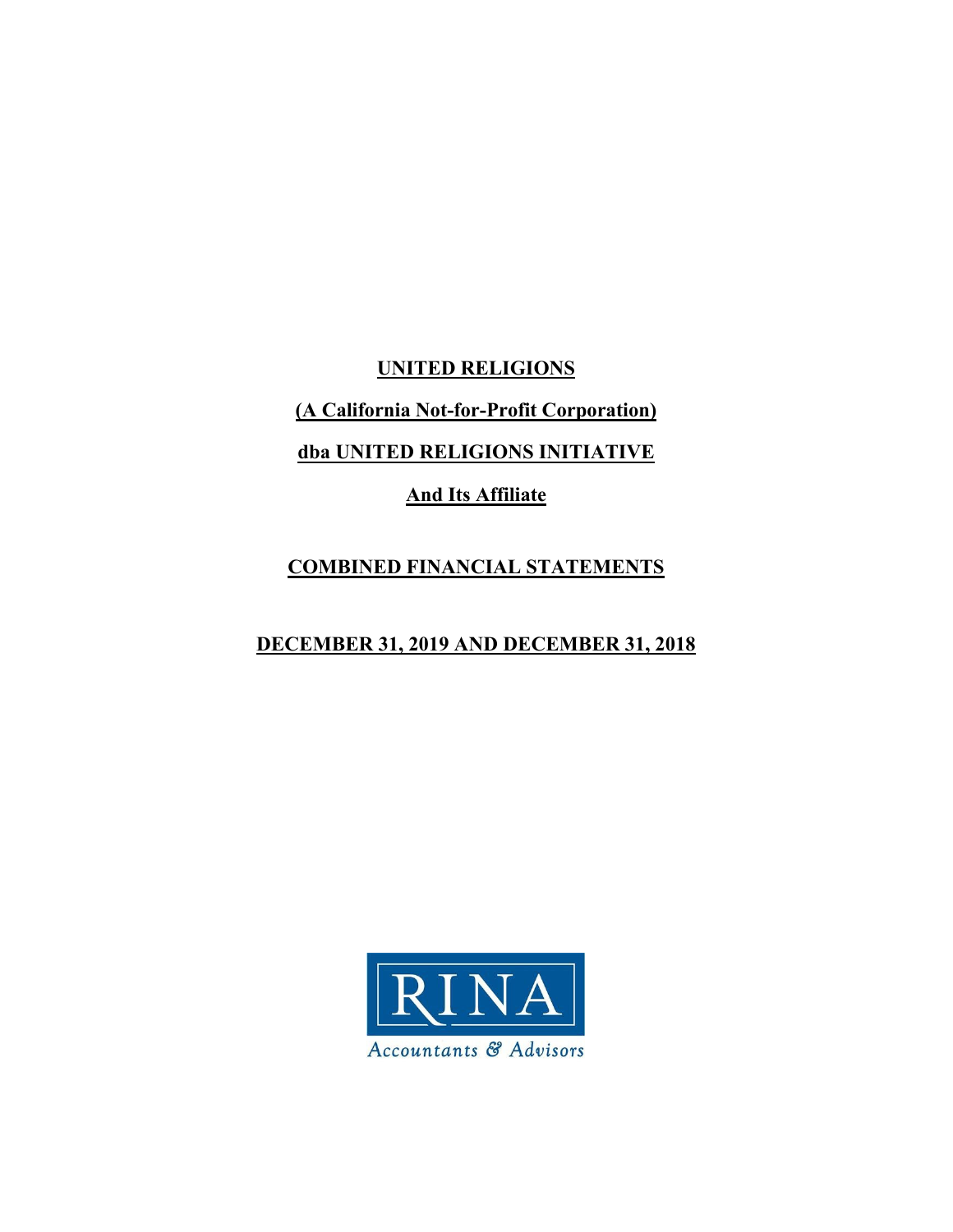# **TABLE OF CONTENTS DECEMBER 31, 2019 AND DECEMBER 31, 2018**

|                                                                         | Page(s)   |
|-------------------------------------------------------------------------|-----------|
| Independent auditors' report                                            | $2 - 3$   |
| Combined statements of financial position                               | 4         |
| Combined statements of activities                                       | $5 - 6$   |
| Combined statements of functional expenses                              | $7 - 8$   |
| Combined statements of cash flows                                       | 9         |
| Notes to combined financial statements                                  | $10 - 30$ |
| Supplementary information:<br>Combining statement of financial position | 32        |
| Combining statement of activities                                       | 33        |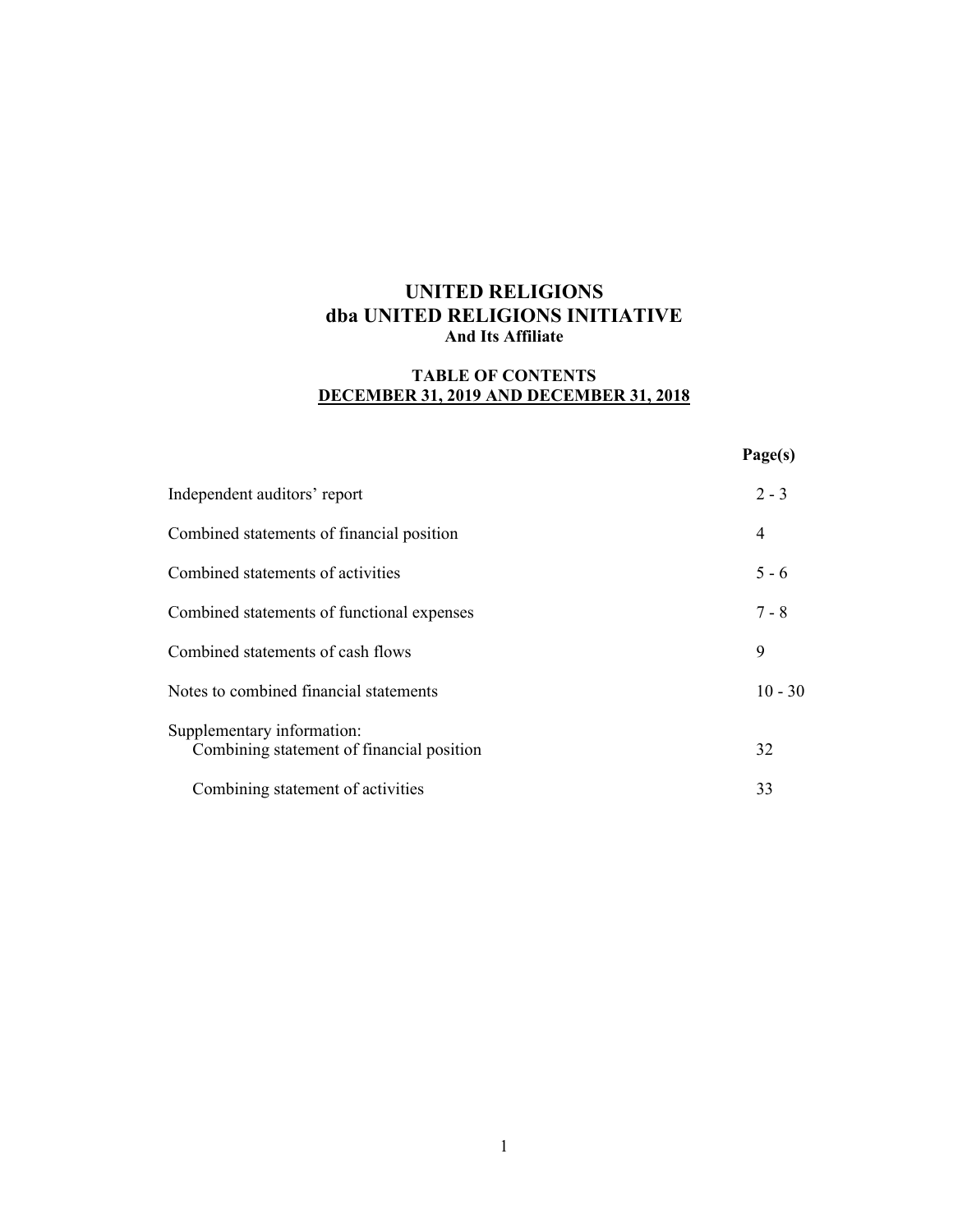

#### **Independent Auditors' Report**

Global Council of United Religions (dba United Religions Initiative)

We have audited the accompanying combined financial statements of United Religions (dba United Religions Initiative) (a California not-for-profit organization) and Its Affiliate, which comprise the combined statements of financial position as of December 31, 2019 and December 31, 2018, and the related combined statements of activities, functional expenses and cash flows for the years then ended, and the related notes to the combined financial statements.

#### **Management's Responsibility for the Financial Statements**

United Religions' management is responsible for the preparation and fair presentation of these combined financial statements in accordance with accounting principles generally accepted in the United States of America; this includes the design, implementation, and maintenance of internal control relevant to the preparation and fair presentation of combined financial statements that are free from material misstatement, whether due to fraud or error.

#### **Auditors' Responsibility**

Our responsibility is to express an opinion on these combined financial statements based on our audits. We conducted our audit in accordance with auditing standards generally accepted in the United States of America. Those standards require that we plan and perform the audit to obtain reasonable assurance about whether the combined financial statements are free from material misstatement.

An audit involves performing procedures to obtain audit evidence about the amounts and disclosures in the combined financial statements. The procedures selected depend on the auditor's judgment, including the assessment of the risks of material misstatement of the combined financial statements, whether due to fraud or error. In making those risk assessments, the auditor considers internal control relevant to the entity's preparation and fair presentation of the combined financial statements in order to design audit procedures that are appropriate in the circumstances, but not for the purpose of expressing an opinion on the effectiveness of the entity's internal control. Accordingly, we express no such opinion. An audit also includes evaluating the appropriateness of accounting policies used and the reasonableness of significant accounting estimates made by management, as well as evaluating the overall presentation of the combined financial statements.

We believe that the audit evidence we have obtained is sufficient and appropriate to provide a basis for our audit opinion.

#### **Opinion**

In our opinion, the combined financial statements referred to above present fairly, in all material respects, the financial position of United Religions and Its Affiliate as of December 31, 2019 and December 31, 2018, and the changes in its net assets and its cash flows for the years then ended in accordance with accounting principles generally accepted in the United States of America.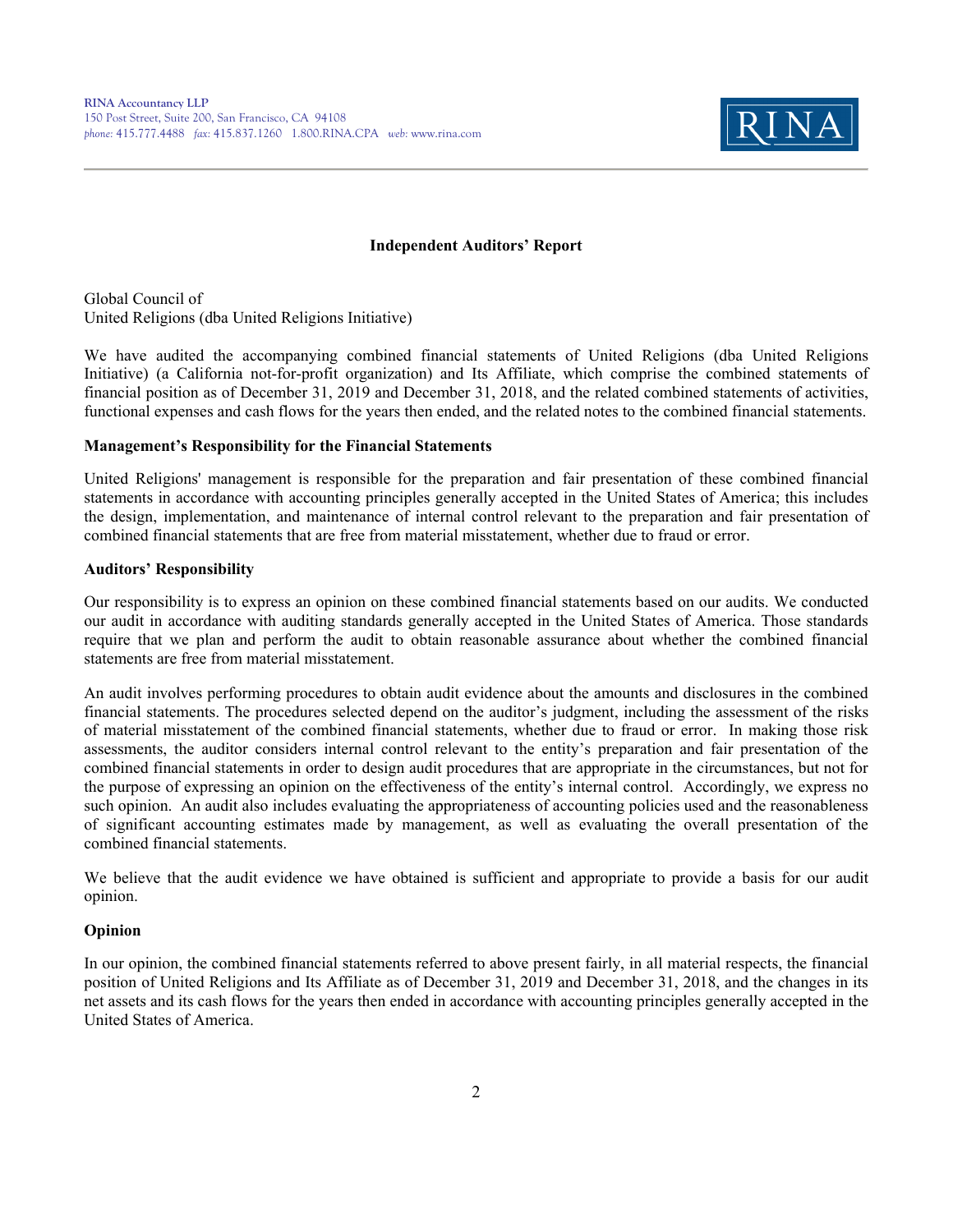#### **Report on Supplementary Information**

Our audit was conducted for the purpose of forming an opinion on the combined financial statements as a whole. The combining statement of financial position as of December 31, 2019 and the combining statement of activities for the year ended December 31, 2019 are presented for purposes of additional analysis and are not a required part of the financial statements. Such information is the responsibility of management and was derived from and relates directly to the underlying accounting and other records used to prepare the combined financial statements. The information has been subjected to the auditing procedures applied in the audit of the combined financial statements and certain additional procedures, including comparing and reconciling such information directly to the underlying accounting and other records used to prepare the combined financial statements or to the combined financial statements themselves, and other additional procedures in accordance with auditing standards generally accepted in the United States of America. In our opinion, the information is fairly stated in all material respects in relation to the combined financial statements as a whole.

RINA Accountancy LLP

Certified Public Accountants

San Francisco, California January 15, 2021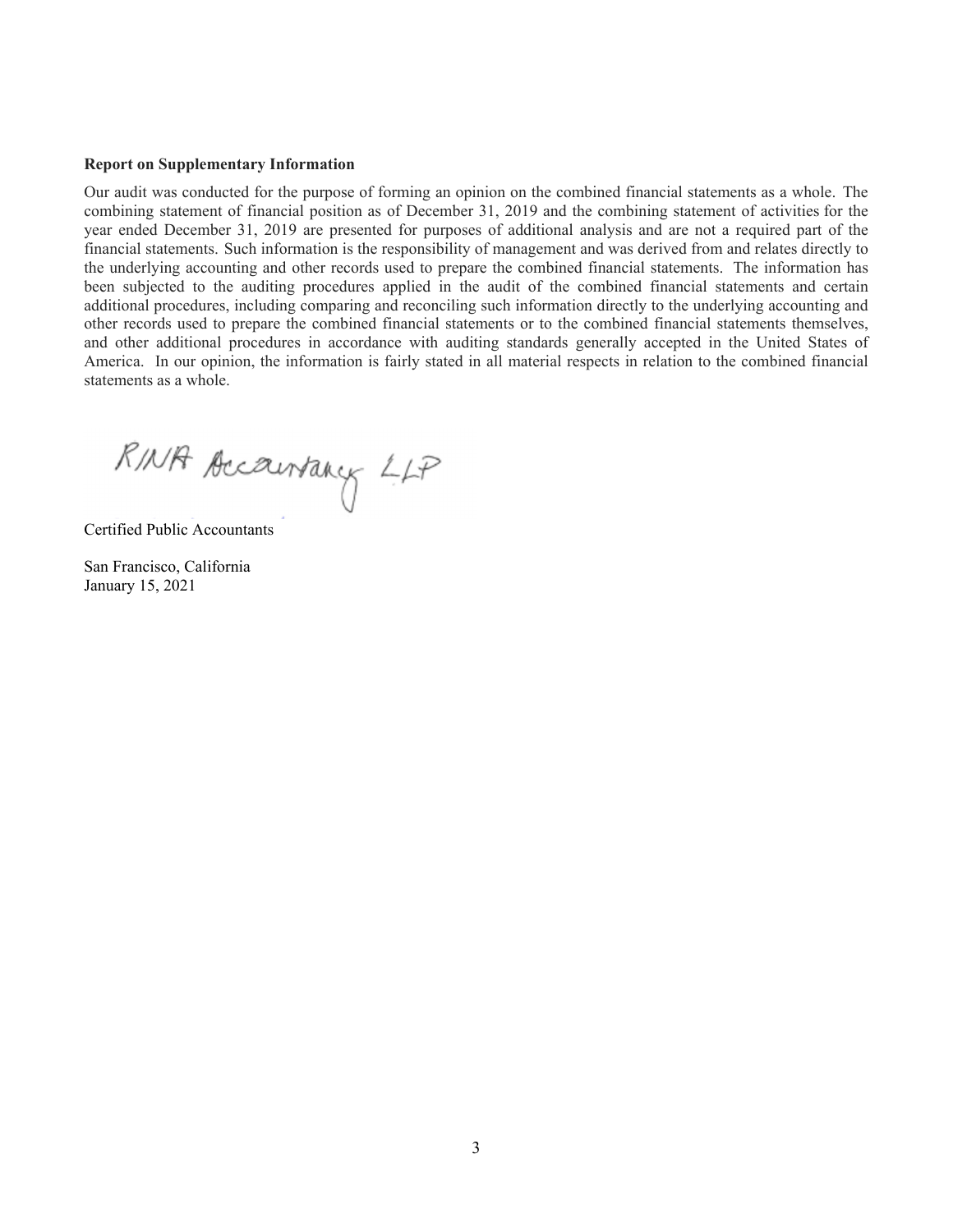# **COMBINED STATEMENTS OF FINANCIAL POSITION**

| <b>ASSETS</b>                                        |              | December 31, 2019  | December 31, 2018 |                    |  |  |
|------------------------------------------------------|--------------|--------------------|-------------------|--------------------|--|--|
|                                                      |              |                    |                   |                    |  |  |
| <b>CURRENT:</b>                                      |              |                    |                   |                    |  |  |
| Cash and cash equivalents                            | $\mathbb{S}$ | 939,571            | \$                | 933,880            |  |  |
| Investments<br>Current portion of pledges receivable |              | 4,378<br>1,341,408 |                   | 4,481<br>1,131,103 |  |  |
| Other receivables                                    |              | 1,574              |                   | 11,528             |  |  |
| Prepaid expenses and other assets                    |              | 47,824             |                   | 51,845             |  |  |
|                                                      |              |                    |                   |                    |  |  |
| TOTAL CURRENT ASSETS                                 |              | 2,334,755          |                   | 2,132,837          |  |  |
| OTHER:                                               |              |                    |                   |                    |  |  |
| Investments restricted for long-term purposes        |              | 13,408,780         |                   | 12,471,428         |  |  |
| Pledges receivable                                   |              | 1,240,613          |                   | 2,330,458          |  |  |
| Equipment and improvements, net                      |              | 639                |                   | 16,961             |  |  |
| Intangible assets, net                               |              | 167,066            |                   | 120,865            |  |  |
| Deposits                                             |              | 17,094             |                   | 17,094             |  |  |
| <b>TOTAL ASSETS</b>                                  | \$           | 17,168,947         | \$                | 17,089,643         |  |  |
| LIABILITIES AND NET ASSETS                           |              |                    |                   |                    |  |  |
| <b>CURRENT LIABILITIES:</b>                          |              |                    |                   |                    |  |  |
| Accounts payable and accrued expenses                | \$           | 102,467            | \$                | 34,915             |  |  |
| Accrued vacation                                     |              | 62,187             |                   | 75,892             |  |  |
| Deferred revenue                                     |              | 1,911              |                   | 5,000              |  |  |
| TOTAL LIABILITIES (ALL CURRENT)                      |              | 166,565            |                   | 115,807            |  |  |
| <b>NET ASSETS:</b>                                   |              |                    |                   |                    |  |  |
| Without donor restrictions                           |              | 11,433,201         |                   | 10,602,453         |  |  |
| With donor restrictions                              |              | 5,569,181          |                   | 6,371,383          |  |  |
|                                                      |              |                    |                   |                    |  |  |
| TOTAL NET ASSETS                                     |              | 17,002,382         |                   | 16,973,836         |  |  |
| TOTAL LIABILITIES AND NET ASSETS                     | \$           | 17,168,947         | \$                | 17,089,643         |  |  |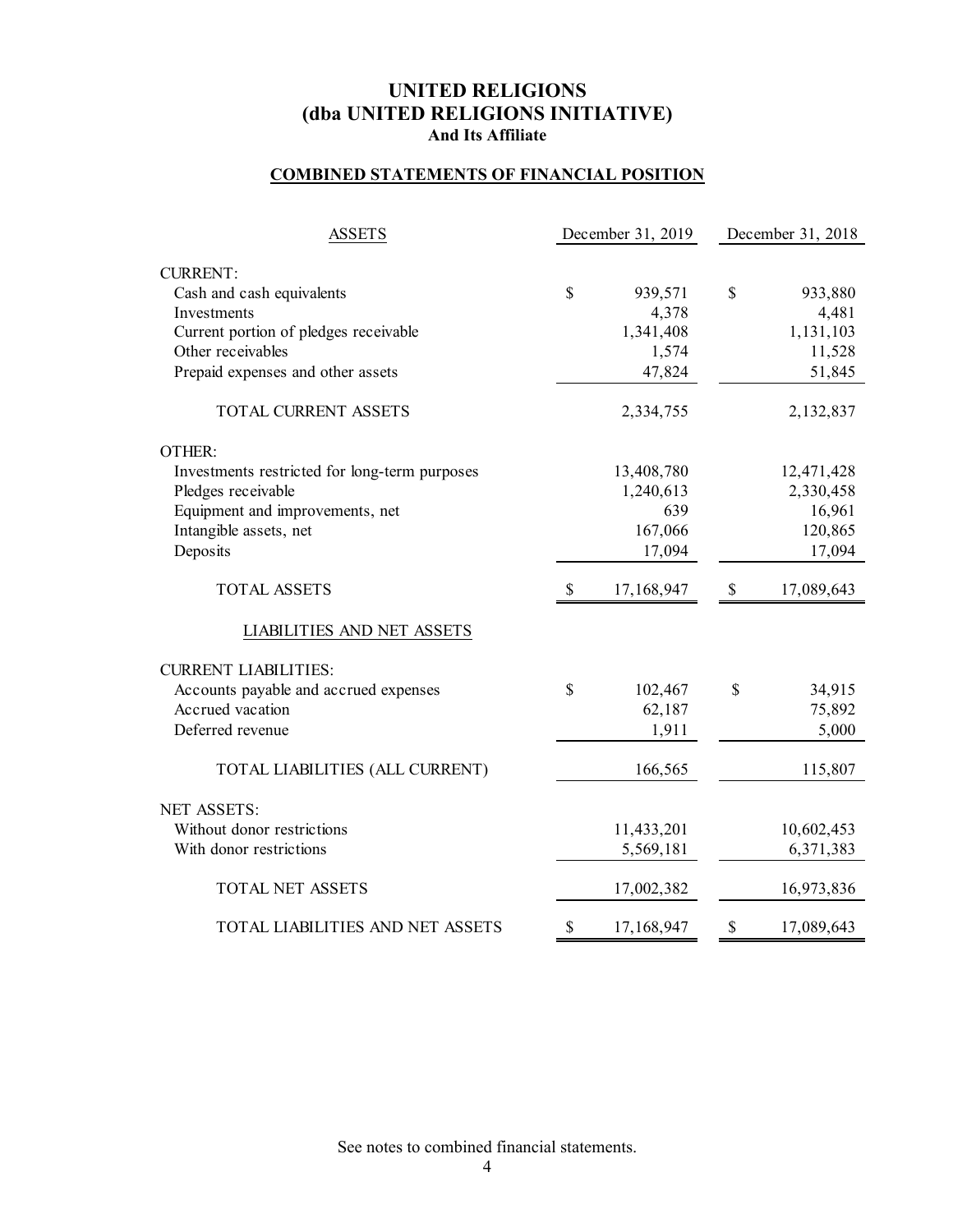# **COMBINED STATEMENTS OF ACTIVITIES**

# **YEAR ENDED DECEMBER 31, 2019**

|                                                   | Without Donor<br>Restrictions | With Donor<br>Restrictions | Total          |
|---------------------------------------------------|-------------------------------|----------------------------|----------------|
| SUPPORT AND OPERATING REVENUE:<br><b>SUPPORT:</b> |                               |                            |                |
| Grants and contributions                          | \$<br>599,268                 | $\mathbb S$<br>559,901     | 1,159,169<br>S |
| In-kind contributions                             | 4,178                         |                            | 4,178          |
| Fundraising event, net                            | 189,535                       |                            | 189,535        |
| Net assets released from restrictions             | 1,801,631                     | (1,801,631)                |                |
| <b>TOTAL SUPPORT</b>                              | 2,594,612                     | (1,241,730)                | 1,352,882      |
| <b>REVENUE:</b>                                   |                               |                            |                |
| Investment return - net of expenses               | 1,790,653                     | 439,528                    | 2,230,181      |
| Other income                                      | 35,315                        |                            | 35,315         |
| <b>TOTAL REVENUE</b>                              | 1,825,968                     | 439,528                    | 2,265,496      |
| TOTAL SUPPORT AND OPERATING REVENUE               | 4,420,580                     | (802, 202)                 | 3,618,378      |
| <b>OPERATING EXPENSES:</b>                        |                               |                            |                |
| Program expenses:                                 |                               |                            |                |
| Global Community Development                      | 1,743,497                     |                            | 1,743,497      |
| Global Council                                    | 123,910                       |                            | 123,910        |
| Communications                                    | 323,469                       |                            | 323,469        |
| <b>Education and Outreach</b>                     | 612,058                       |                            | 612,058        |
| Environment                                       | 26,257                        |                            | 26,257         |
| Peace Building                                    | 5,850                         |                            | 5,850          |
| Total program services<br>Supporting services:    | 2,835,041                     |                            | 2,835,041      |
| Management and general                            | 262,227                       |                            | 262,227        |
| Foundation                                        | 30,719                        |                            | 30,719         |
| Fundraising                                       | 461,845                       |                            | 461,845        |
| Total supporting services                         | 754,791                       |                            | 754,791        |
|                                                   |                               |                            |                |
| <b>TOTAL OPERATING EXPENSES</b>                   | 3,589,832                     |                            | 3,589,832      |
| <b>CHANGE IN NET ASSETS</b>                       | 830,748                       | (802, 202)                 | 28,546         |
| NET ASSETS, beginning of year                     | 10,602,453                    | 6,371,383                  | 16,973,836     |
| NET ASSETS, end of year                           | \$<br>11,433,201              | \$<br>5,569,181            | \$17,002,382   |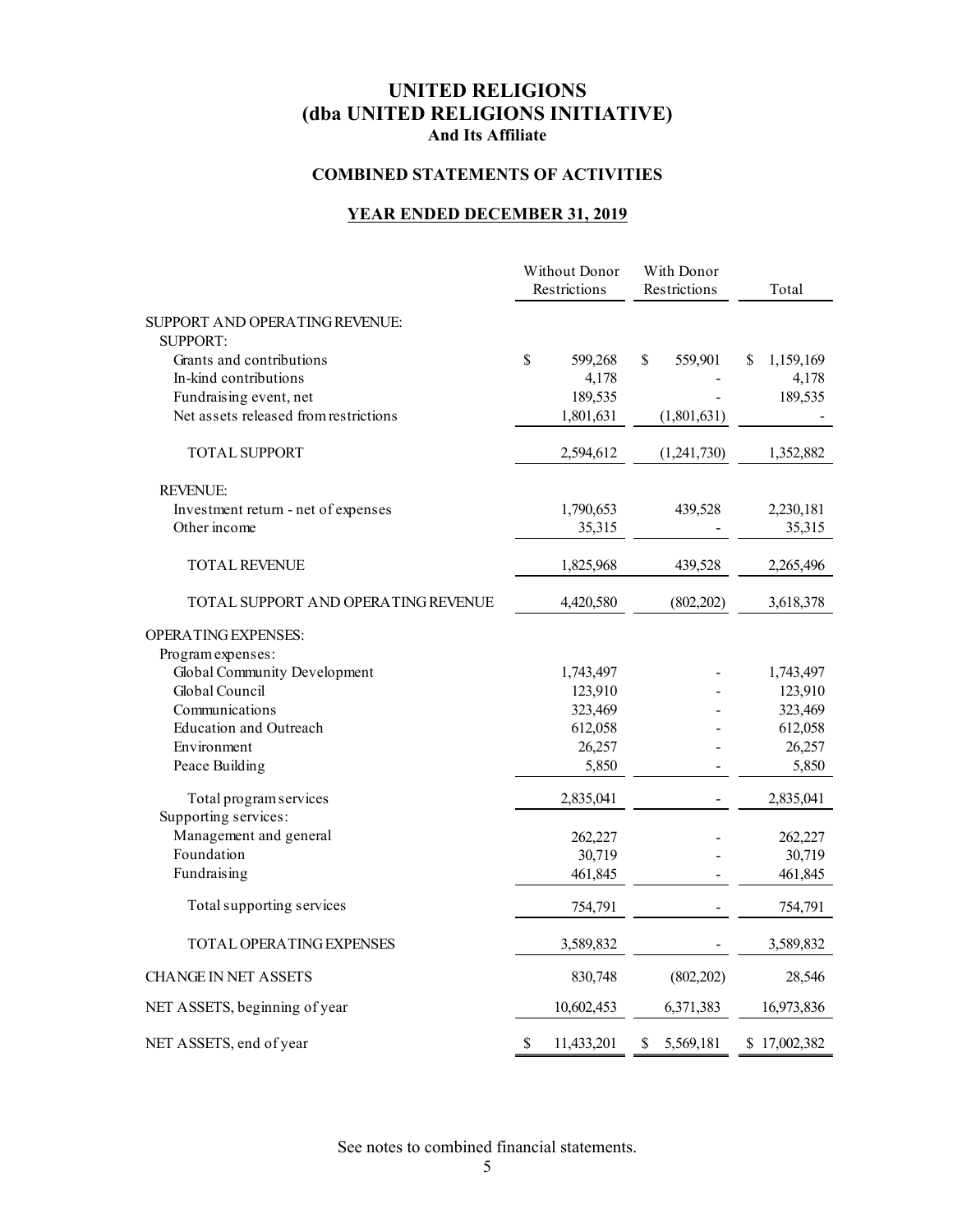# **COMBINED STATEMENTS OF ACTIVITIES**

# **YEAR ENDED DECEMBER 31, 2018**

|                                       |    | Without Donor<br>Restriction | With Donor<br>Restrictions |   | Total        |
|---------------------------------------|----|------------------------------|----------------------------|---|--------------|
| SUPPORT AND OPERATING REVENUE:        |    |                              |                            |   |              |
| <b>SUPPORT:</b>                       |    |                              |                            |   |              |
| Grants and contributions              | \$ | 519,215                      | \$<br>1,742,635            | S | 2,261,850    |
| In-kind contributions                 |    | 44,417                       |                            |   | 44,417       |
| Fundraising event, net                |    | 177,470                      |                            |   | 177,470      |
| Net assets released from restrictions |    | 1,635,351                    | (1,635,351)                |   |              |
| <b>TOTAL SUPPORT</b>                  |    | 2,376,453                    | 107,284                    |   | 2,483,737    |
| <b>REVENUE:</b>                       |    |                              |                            |   |              |
| Investment return - net of expenses   |    | (583, 042)                   | (129, 675)                 |   | (712, 717)   |
| Other income                          |    | 2,467                        |                            |   | 2,467        |
| <b>TOTAL REVENUE</b>                  |    | (580, 575)                   | (129, 675)                 |   | (710, 250)   |
| TOTAL SUPPORT AND OPERATING REVENUE   |    | 1,795,878                    | (22, 391)                  |   | 1,773,487    |
| <b>OPERATING EXPENSES:</b>            |    |                              |                            |   |              |
| Program expenses:                     |    |                              |                            |   |              |
| Global Community Development          |    | 1,824,777                    |                            |   | 1,824,777    |
| Global Council                        |    | 136,644                      |                            |   | 136,644      |
| Communications                        |    | 331,715                      |                            |   | 331,715      |
| <b>Education and Outreach</b>         |    | 127,934                      |                            |   | 127,934      |
| Environment                           |    | 56,131                       |                            |   | 56,131       |
| Peace Building                        |    | 10,382                       |                            |   | 10,382       |
| Total program services                |    | 2,487,583                    |                            |   | 2,487,583    |
| Supporting services:                  |    |                              |                            |   |              |
| Management and general                |    | 284,510                      |                            |   | 284,510      |
| Fundraising                           |    | 561,676                      |                            |   | 561,676      |
| Total supporting services             |    | 846,186                      |                            |   | 846,186      |
| <b>TOTAL OPERATING EXPENSES</b>       |    | 3,333,769                    |                            |   | 3,333,769    |
| <b>CHANGE IN NET ASSETS</b>           |    | (1,537,891)                  | (22, 391)                  |   | (1,560,282)  |
| NET ASSETS, beginning of year         |    | 12,140,344                   | 6,393,774                  |   | 18,534,118   |
| NET ASSETS, end of year               | \$ | 10,602,453                   | \$<br>6,371,383            |   | \$16,973,836 |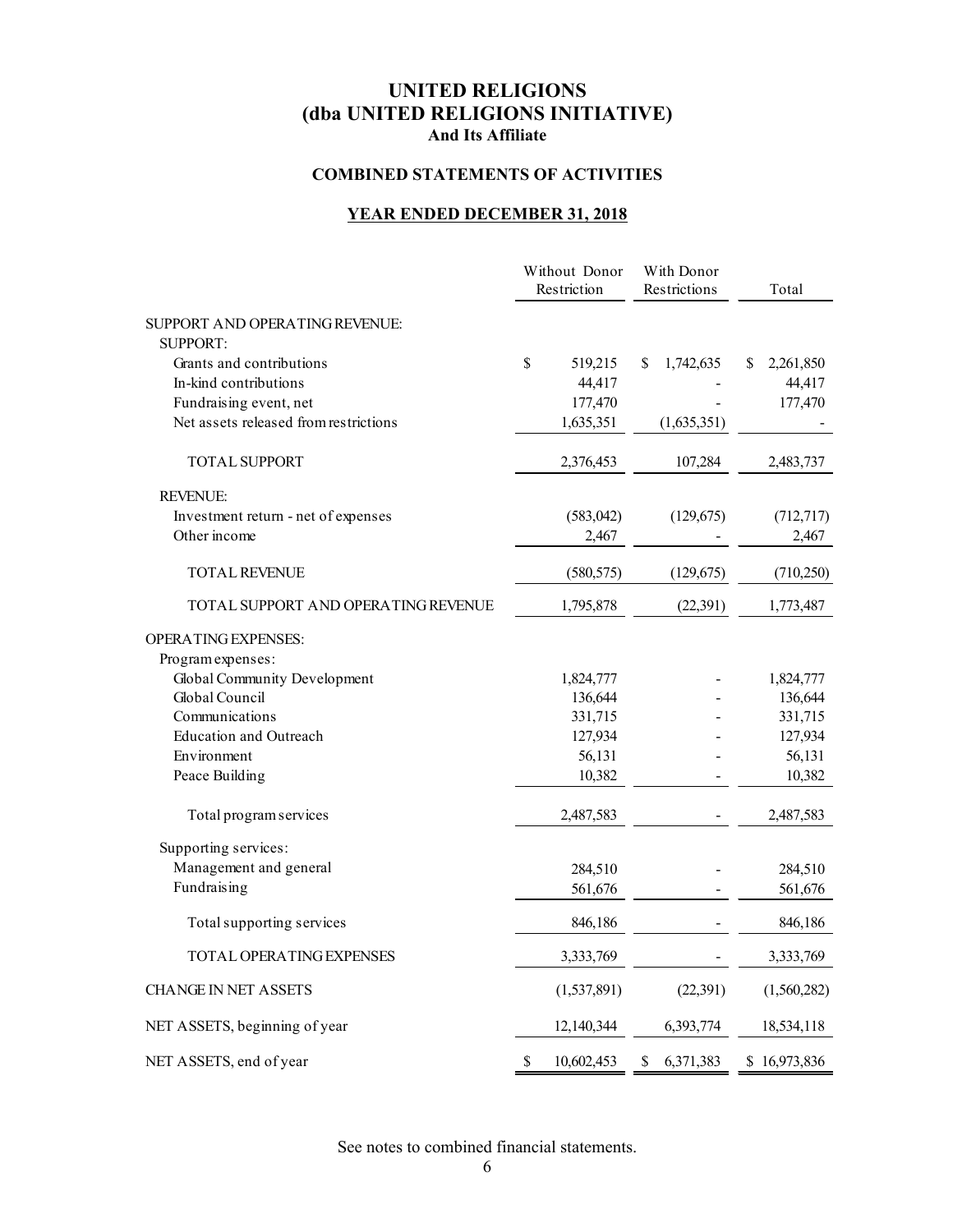# **UNITED RELIGIONS (dba UNITED RELIGIONS INITIATIVE) And Its Affiliate COMBINED STATEMENTS OF FUNCTIONAL EXPENSES**

# **YEAR ENDED DECEMBER 31, 2019**

|                                  | Program Services |                          |                          |                          |                          |                          |                          | Supportive Services      |                          |                          |             |
|----------------------------------|------------------|--------------------------|--------------------------|--------------------------|--------------------------|--------------------------|--------------------------|--------------------------|--------------------------|--------------------------|-------------|
|                                  | Global           | Total                    |                          |                          |                          |                          |                          |                          |                          |                          |             |
|                                  | Community        | Global                   |                          | Education &              |                          |                          | Program                  | Management &             |                          |                          |             |
|                                  | Development      | Council                  | Communications           | Outreach                 | Environment              | Peace Building           | Services                 | General                  | Foundation               | Fundraising              | Total       |
| Personnel:                       |                  |                          |                          |                          |                          |                          |                          |                          |                          |                          |             |
| <b>Salaries</b>                  | 615,234<br>S.    | \$55,913                 | S<br>150,641             | 132,718<br>\$            | S<br>4,575               | -S<br>4,274              | 963,355<br>\$            | S<br>67,088              | \$<br>25,000             | 310,814<br>S.            | \$1,366,257 |
| Severance                        | 9,000            |                          |                          |                          |                          |                          | 9,000                    |                          |                          | 5,035                    | 14,035      |
| Third party sick leave           |                  |                          | 380                      | $\overline{\phantom{a}}$ |                          | $\overline{\phantom{a}}$ | 380                      |                          |                          | $\overline{\phantom{a}}$ | 380         |
| Payroll taxes                    | 33,023           | 3,736                    | 9,993                    | 8,987                    | 310                      | 273                      | 56,322                   | 7,273                    | $\overline{a}$           | 21,281                   | 84,876      |
| Employee benefits                | 121,279          | 14,034                   | 36,015                   | 14,338                   | 737                      | 1,243                    | 187,646                  | 23,351                   |                          | 66,173                   | 277,170     |
| Total personnel                  | 778,536          | 73,683                   | 197,029                  | 156,043                  | 5,622                    | 5,790                    | 1,216,703                | 97,712                   | 25,000                   | 403,303                  | 1,742,718   |
| Grants                           | 699,044          |                          |                          |                          |                          | $\blacksquare$           | 699,044                  |                          |                          |                          | 699,044     |
| Global Conference                |                  |                          | $\overline{\phantom{a}}$ | 226,404                  |                          | $\overline{\phantom{a}}$ | 226,404                  |                          |                          | $\overline{\phantom{a}}$ | 226,404     |
| Occupancy                        | 95,401           | 22,896                   | 15,264                   | 13,356                   | 9,540                    | $\blacksquare$           | 156,457                  | 15,264                   |                          | 19,080                   | 190,801     |
| Events/Programs/COL              |                  |                          | $\overline{a}$           | 184,958                  |                          | $\overline{\phantom{a}}$ | 184,958                  |                          |                          | $\overline{\phantom{a}}$ | 184,958     |
| Depreciation                     | ÷                |                          | $\overline{\phantom{a}}$ |                          |                          | $\overline{\phantom{a}}$ | $\overline{\phantom{a}}$ | 99,691                   |                          | $\overline{\phantom{a}}$ | 99,691      |
| Professional services            | 14,337           | 4,329                    | 59,344                   | 1,981                    | 1,415                    |                          | 81,406                   | 1,330                    | $\overline{a}$           | 7,268                    | 90,004      |
| Other professional services      | 63,678           | 1,008                    |                          |                          |                          | $\overline{\phantom{a}}$ | 64,686                   | 2,867                    | $\overline{\phantom{a}}$ | $\overline{\phantom{a}}$ | 67,553      |
| M iscellaneous                   | 229              | 3,968                    | 11,904                   | 22,485                   | 1,323                    |                          | 39,909                   | 8,023                    | 719                      | 9,258                    | 57,909      |
| Travel - General                 | 31,673           | 5,995                    |                          |                          | 3,726                    |                          | 41,394                   | $\overline{\phantom{a}}$ | $\overline{\phantom{a}}$ | 554                      | 41,948      |
| Accounting fees                  | 14,000           | 3,360                    | 2,240                    | 1,960                    | 1,400                    | $\overline{\phantom{a}}$ | 22,960                   | 2,240                    | 5,000                    | 2,800                    | 33,000      |
| Printing and copying             | 1,949            | 354                      | 17,495                   | 128                      | 92                       | $\overline{\phantom{a}}$ | 20,018                   | 1,324                    | $\overline{\phantom{a}}$ | 228                      | 21,570      |
| Insurance                        | 7,064            | 790                      | 2,213                    | 1,929                    | 67                       | 60                       | 12,123                   | 1,248                    |                          | 4,873                    | 18,244      |
| Meetings and Workshops, Training | 5,923            | 1,321                    | 8,209                    | $\sim$                   | $\overline{\phantom{a}}$ | $\blacksquare$           | 15,453                   | 1,617                    | $\overline{a}$           | 1,128                    | 18,198      |
| Payroll fees                     | 8,604            | 2,065                    | 1,376                    | 1,204                    | 860                      | $\overline{\phantom{a}}$ | 14,109                   | 1,377                    | $\overline{\phantom{a}}$ | 1,651                    | 17,137      |
| Equipment rental and maintenance | 7,846            | 1,883                    | 1,255                    | 1,098                    | 785                      | $\overline{\phantom{a}}$ | 12,867                   | 1,283                    |                          | 1,569                    | 15,719      |
| <b>Bank</b> fees                 |                  |                          | $\overline{a}$           | $\overline{\phantom{a}}$ |                          | $\overline{\phantom{a}}$ |                          | 14,818                   | $\overline{a}$           | $\sim$                   | 14,818      |
| Travel - Program                 | 9,329            | $\overline{\phantom{a}}$ | $\overline{a}$           | $\overline{\phantom{a}}$ | 1,061                    | $\overline{\phantom{a}}$ | 10,390                   |                          |                          | $\overline{\phantom{a}}$ | 10,390      |
| Postage and shipping             | 2,244            | 406                      | 261                      | 228                      | 163                      |                          | 3,302                    | 1,333                    |                          | 5,642                    | 10,277      |
| $\operatorname{Internet/Web}$    | 1,069            | 257                      | 3,847                    | 150                      | 107                      | $\overline{\phantom{a}}$ | 5,430                    | 280                      | $\overline{a}$           | 2,630                    | 8,340       |
| Supplies                         | 138              | 1,365                    | 1,049                    |                          |                          |                          | 2,552                    | 4,953                    | $\overline{a}$           | 824                      | 8,329       |
| Legal fees                       | $\overline{a}$   | $\overline{\phantom{a}}$ | $\overline{a}$           | $\overline{\phantom{a}}$ |                          |                          | $\overline{\phantom{a}}$ | 5,111                    |                          | $\overline{\phantom{a}}$ | 5,111       |
| Telephone                        | 2,433            | 230                      | 154                      | 134                      | 96                       | $\overline{\phantom{a}}$ | 3,047                    | 153                      | $\overline{a}$           | 192                      | 3,392       |
| Software purchase & maintenance  | L,               |                          | 1,829                    | $\overline{\phantom{a}}$ |                          | $\overline{\phantom{a}}$ | 1,829                    |                          | $\overline{\phantom{a}}$ | $\overline{\phantom{a}}$ | 1,829       |
| Taxes, licenses and fees         |                  |                          |                          | $\overline{a}$           |                          |                          |                          | 1,378                    | $\overline{a}$           | 125                      | 1,503       |
| Dues and subscriptions           |                  |                          |                          |                          |                          | $\overline{\phantom{a}}$ |                          | 225                      |                          | 720                      | 945         |
| Total other expenses             | 964,961          | 50,227                   | 126,440                  | 456,015                  | 20,635                   | 60                       | 1,618,338                | 164,515                  | 5,719                    | 58,542                   | 1,847,114   |
| Total functional expenses        | \$1,743,497      | \$123,910                | S<br>323,469             | \$<br>612,058            | \$<br>26,257             | 5,850<br>-S              | \$2,835,041              | \$<br>262,227            | 30,719<br>\$             | 461,845<br>\$            | \$3,589,832 |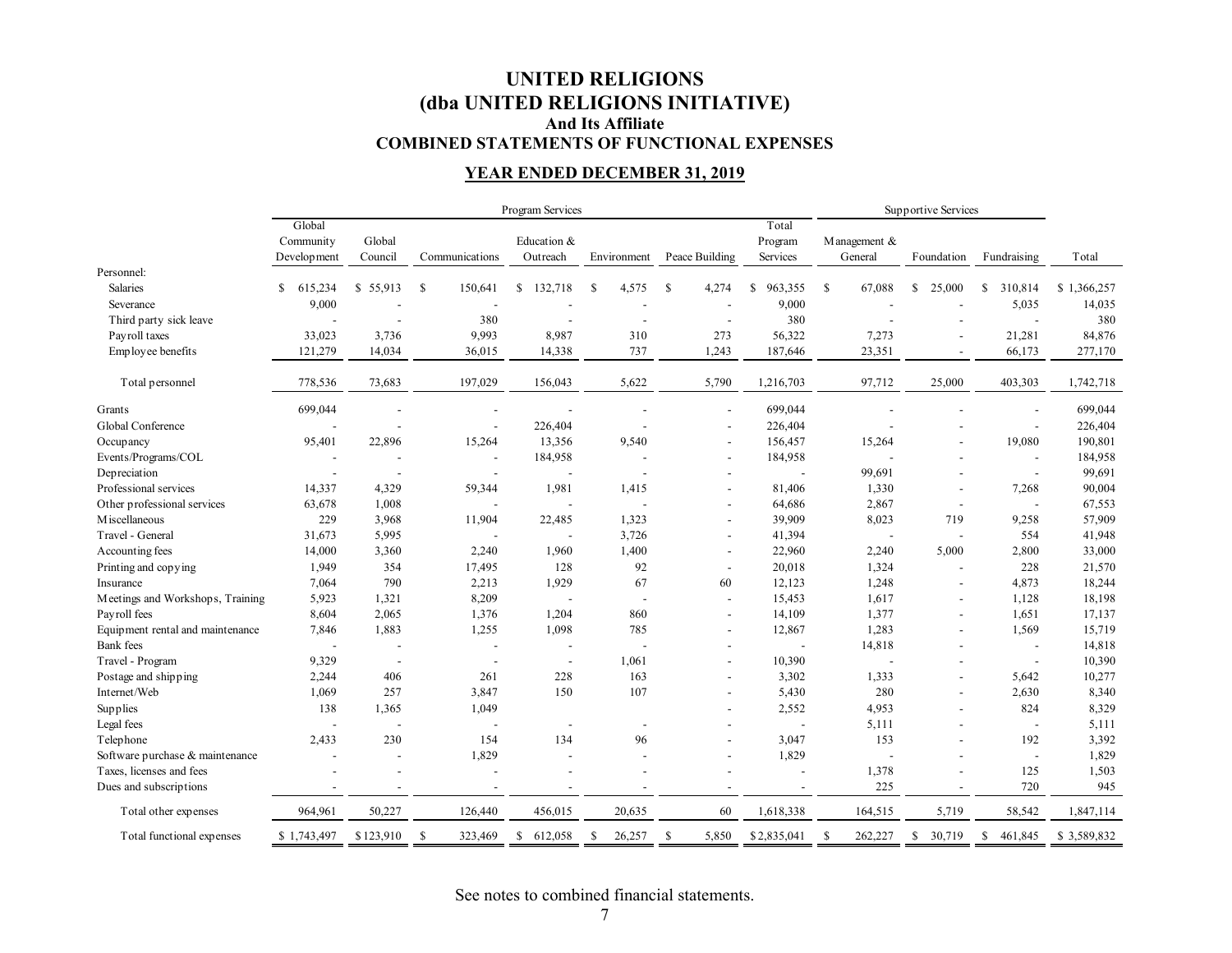# **UNITED RELIGIONS (dba UNITED RELIGIONS INITIATIVE) And Its Affiliate COMBINED STATEMENTS OF FUNCTIONAL EXPENSES**

# **YEAR ENDED DECEMBER 31, 2018**

|                                  | Program Services |           |                |              |                          |                          |               |                          | Supportive Services      |             |  |
|----------------------------------|------------------|-----------|----------------|--------------|--------------------------|--------------------------|---------------|--------------------------|--------------------------|-------------|--|
|                                  | Global           |           |                |              |                          |                          |               |                          |                          |             |  |
|                                  | Community        | Global    |                | Education &  |                          |                          | Total Program | Management &             |                          |             |  |
|                                  | Development      | Council   | Communications | Outreach     | Environment              | Peace Building           | Services      | General                  | Fundraising              | Total       |  |
| Personnel:                       |                  |           |                |              |                          |                          |               |                          |                          |             |  |
| Salaries                         | \$<br>601,729    | \$42,347  | \$<br>156,247  | \$<br>89,867 | 31,388<br>\$             | \$<br>3,247              | 924,825<br>\$ | $\mathbb{S}$<br>84,789   | 368,805<br>S             | \$1,378,419 |  |
| Severance                        |                  |           | 1,782          |              |                          |                          | 1,782         |                          |                          | 1,782       |  |
| Payroll taxes                    | 39,168           | 2,819     | 10,731         | 6,041        | 2,312                    | 213                      | 61,284        | 5,794                    | 25,109                   | 92,187      |  |
| Employee benefits                | 144,336          | 10,889    | 33,119         | 9,853        | 6,515                    | 926                      | 205,638       | 24,670                   | 80,339                   | 310,647     |  |
| Total personnel                  | 785,233          | 56,055    | 201,879        | 105,761      | 40,215                   | 4,386                    | 1,193,529     | 115,253                  | 474,253                  | 1,783,035   |  |
| Grants                           | 746,747          |           |                |              |                          | $\overline{\phantom{a}}$ | 746,747       |                          |                          | 746,747     |  |
| Occupancy                        | 98,213           | 23,571    | 15,714         | 13,750       | 9,821                    |                          | 161,069       | 15,714                   | 19,642                   | 196,425     |  |
| Depreciation                     |                  |           |                |              |                          |                          |               | 108,781                  | $\overline{\phantom{a}}$ | 108,781     |  |
| Professional services            | 8,504            | 1,933     | 63,293         | 1,284        | 648                      |                          | 75,662        | 1,289                    | 12,030                   | 88,981      |  |
| Other professional services      | 54,658           | 300       | 5,966          |              |                          |                          | 60,924        | 260                      | 5,936                    | 67,120      |  |
| <b>M</b> iscellaneous            | 22,205           | 1,676     | 4,190          | 1,676        | 838                      |                          | 30,585        | 3,352                    | 7,959                    | 41,896      |  |
| Travel - General                 | 23,818           | 5,899     |                |              | $\overline{\phantom{a}}$ | 5,790                    | 35,507        | 469                      | 5,532                    | 41,508      |  |
| Global Conference                | $\overline{a}$   | 38,565    |                |              | $\overline{a}$           |                          | 38,565        | $\overline{\phantom{a}}$ | $\overline{\phantom{a}}$ | 38,565      |  |
| Travel - Program                 | 30,947           |           |                |              | $\overline{\phantom{a}}$ |                          | 30,947        | $\overline{\phantom{a}}$ | $\overline{\phantom{a}}$ | 30,947      |  |
| Meetings and Workshops, Training | 13,269           | 75        | 104            |              | 1,046                    |                          | 14,494        | 1,171                    | 13,180                   | 28,845      |  |
| Accounting fees                  | 11,250           | 2,700     | 1,800          | 1,575        | 1,125                    |                          | 18,450        | 6,300                    | 2,250                    | 27,000      |  |
| Printing and copying             | 1,892            | 283       | 21,388         | 164          | 116                      |                          | 23,843        | 190                      | 1,026                    | 25,059      |  |
| Equipment rental and maintenance | 9,305            | 2,233     | 1,489          | 1,303        | 931                      |                          | 15,261        | 1,605                    | 1,861                    | 18,727      |  |
| Payroll fees                     | 7,513            | 1,800     | 1,200          | 1,050        | 750                      |                          | 12,313        | 1,179                    | 1,500                    | 14,992      |  |
| Legal fees                       |                  |           |                |              |                          | $\overline{\phantom{a}}$ |               | 14,528                   | $\overline{\phantom{a}}$ | 14,528      |  |
| Insurance                        | 5,489            | 389       | 1,491          | 890          | 298                      | 31                       | 8,588         | 259                      | 3,516                    | 12,363      |  |
| <b>Bank</b> fees                 |                  |           |                |              |                          | $\overline{\phantom{a}}$ |               | 11,201                   | $\overline{\phantom{a}}$ | 11,201      |  |
| Internet/Web                     | 989              | 237       | 5,977          | 139          | 99                       | $\overline{\phantom{a}}$ | 7,441         | 257                      | 2,614                    | 10,312      |  |
| Postage and shipping             | 1,307            | 578       | 2,011          | 141          | 100                      | 175                      | 4,312         | 857                      | 3,282                    | 8,451       |  |
| Supplies                         | 365              | 19        | 3,609          | 8            | 6                        | $\overline{\phantom{a}}$ | 4,007         | 212                      | 2,168                    | 6,387       |  |
| Telephone                        | 3,073            | 331       | 221            | 193          | 138                      |                          | 3,956         | 282                      | 276                      | 4,514       |  |
| Events/Programs/COL              |                  |           |                |              |                          |                          |               | $\overline{\phantom{a}}$ | 3,500                    | 3,500       |  |
| Dues and subscriptions           |                  |           | 1,383          |              |                          |                          | 1,383         | 225                      | 506                      | 2,114       |  |
| Taxes, licenses and fees         |                  |           |                |              |                          |                          |               | 1,126                    | 225                      | 1,351       |  |
| Software purchase & maintenance  |                  |           |                |              |                          |                          |               |                          | 420                      | 420         |  |
| Total other expenses             | 1,039,544        | 80,589    | 129,836        | 22,173       | 15,916                   | 5,996                    | 1,294,054     | 169,257                  | 87,423                   | 1,550,734   |  |
| Total functional expenses        | \$<br>1,824,777  | \$136,644 | -S<br>331,715  | \$127,934    | -S<br>56,131             | 10,382<br>-S             | \$2,487,583   | -S<br>284,510            | S<br>561,676             | \$3,333,769 |  |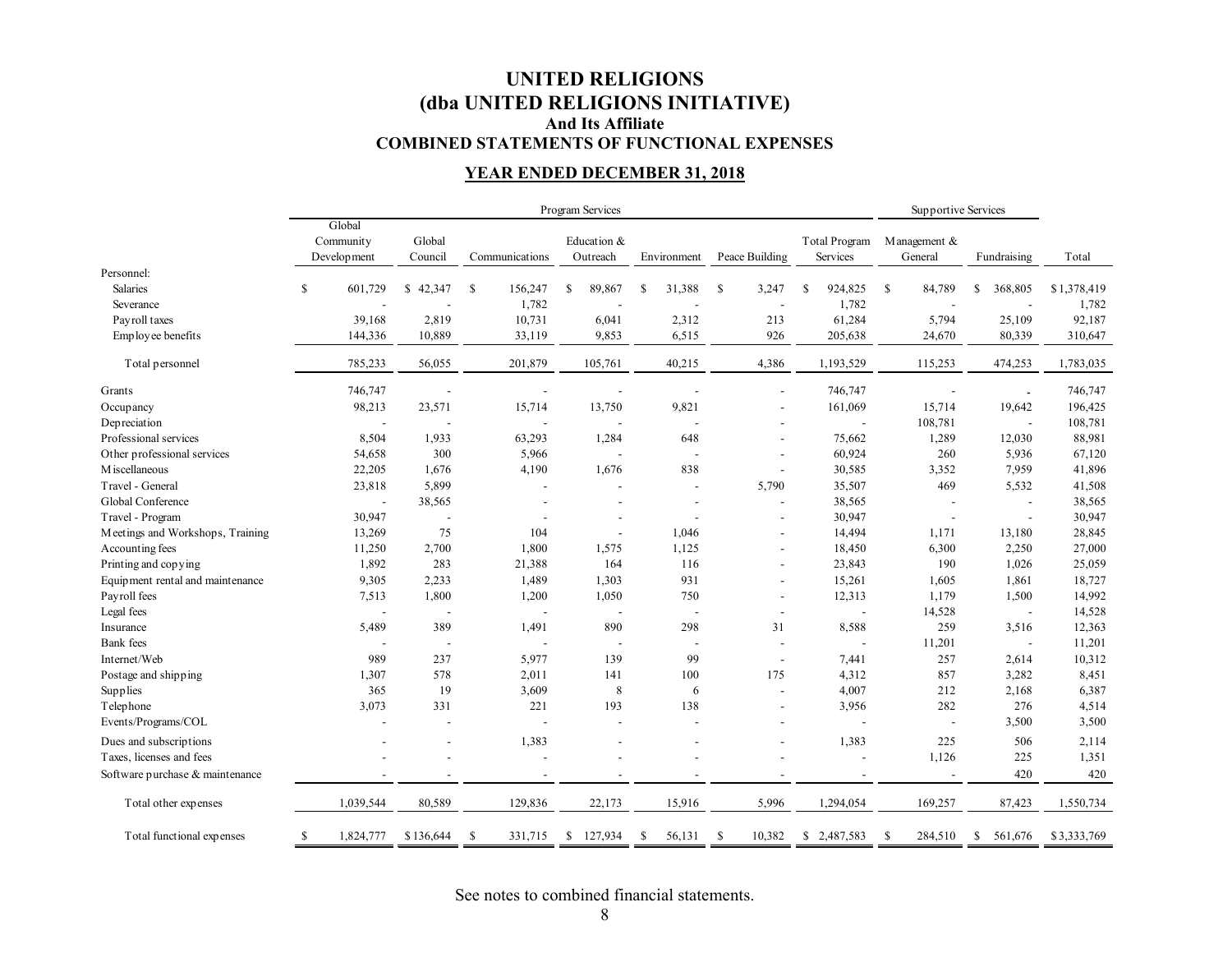# **COMBINED STATEMENTS OF CASH FLOWS**

|                                                            | Year Ended<br>December 31, 2019 | Year Ended<br>December 31, 2018 |                |  |
|------------------------------------------------------------|---------------------------------|---------------------------------|----------------|--|
| CASH FLOWS FROM OPERATING ACTIVITIES:                      |                                 |                                 |                |  |
| Change in net assets                                       | \$<br>28,546                    | $\mathbb{S}$                    | (1,560,282)    |  |
| Adjustments to reconcile change in net assets to net cash  |                                 |                                 |                |  |
| used by operating activities:                              |                                 |                                 |                |  |
| Depreciation and amortization                              | 99,691                          |                                 | 108,781        |  |
| Net realized and unrealized (gains) losses on investments  | (2,001,423)                     |                                 | 875,657        |  |
| Donated stock                                              | (114, 267)                      |                                 | (26, 494)      |  |
| Donor restricted contributions held for long-term purposes | (105, 175)                      |                                 | (986, 445)     |  |
| Changes in operating assets and liabilities:               |                                 |                                 |                |  |
| Pledges receivable                                         | 879,540                         |                                 | 1,214,554      |  |
| Other receivables                                          | 9,954                           |                                 | (8,091)        |  |
| Prepaid expenses and other assets                          | 4,021                           |                                 | 9,670          |  |
| Deposits                                                   |                                 |                                 | 7,275          |  |
| Accounts payable and accrued expenses                      | 67,552                          |                                 | (16,217)       |  |
| Accrued vacation                                           | (13,705)                        |                                 | (1,529)        |  |
| Deferred revenue                                           | (3,089)                         |                                 | (23, 400)      |  |
| NET CASH USED BY OPERATING ACTIVITIES                      | (1,148,355)                     |                                 | (406, 521)     |  |
| CASH FLOWS FROM INVESTING ACTIVITIES:                      |                                 |                                 |                |  |
| Purchases of equipment                                     |                                 |                                 | (1,920)        |  |
| Purchases of intangible assets                             | (129, 570)                      |                                 | (44, 601)      |  |
| Purchases of securities                                    | (4,694,322)                     |                                 | (10, 388, 826) |  |
| Interest and dividends reinvested                          | (150, 632)                      |                                 | (165, 564)     |  |
| Proceeds from sales of investments                         | 6,023,395                       |                                 | 9,836,914      |  |
| NET CASH PROVIDED (USED) BY INVESTING                      |                                 |                                 |                |  |
| <b>ACTIVITIES</b>                                          | 1,048,871                       |                                 | (763,997)      |  |
| CASH FLOWS FROM FINANCING ACTIVITIES:                      |                                 |                                 |                |  |
| Donor restricted contributions held for long-term purposes | 105,175                         |                                 | 986,445        |  |
| NET CASH PROVIDED BY FINANCING ACTIVITIES                  | 105,175                         |                                 | 986,445        |  |
| NET INCREASE (DECREASE) IN CASH AND CASH EQUIVALENTS       | 5,691                           |                                 | (184,073)      |  |
| CASH AND CASH EQUIVALENTS, beginning of year               | 933,880                         |                                 | 1,117,953      |  |
| CASH AND CASH EQUIVALENTS, end of year                     | \$<br>939,571                   | \$                              | 933,880        |  |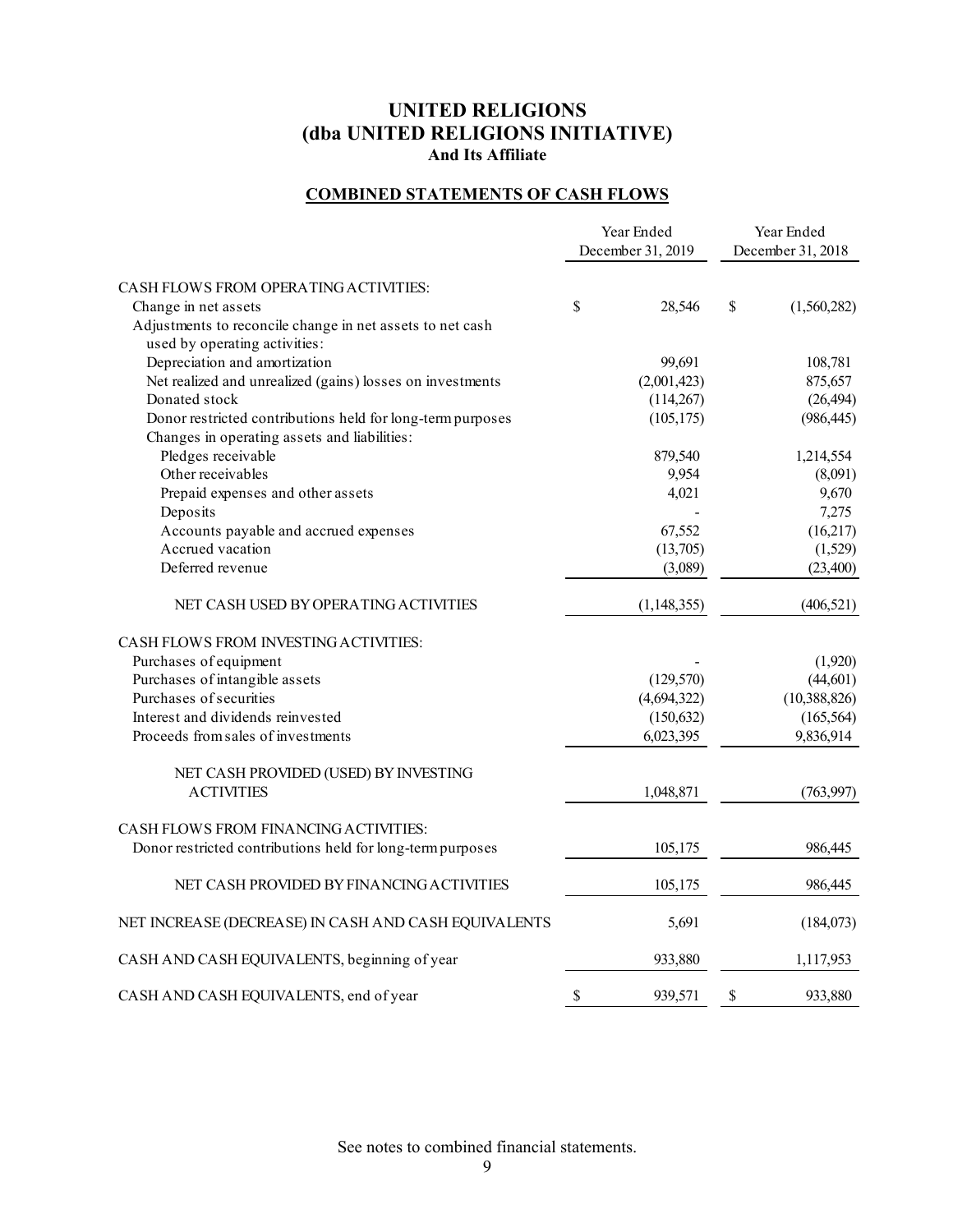## **NOTES TO COMBINED FINANCIAL STATEMENTS - DECEMBER 31, 2019 AND DECEMBER 31, 2018**

# **Note 1. DESCRIPTION OF ORGANIZATION AND NATURE OF ACTIVITIES:**

Since inception, URI's network has grown to nearly 1,000-member groups in 109 countries. Each group, called Cooperation Circles (CCs), is comprised of people representing at least three different religions, traditions or beliefs willing to engage in interfaith dialogue and collaborate on humanitarian efforts in their community. Utilizing this dual strategy approach, these Cooperation Circles care for refugees, educate children, prevent violence against women, clean rivers, provide medical care, resolve conflicts, and negotiate peace – among many other local and global key issues.

Founded in 2000, United Religions Initiative (URI) is a  $501(c)(3)$  international organization registered in the State of California. Its purpose is to promote enduring, daily interfaith cooperation by engaging people at the grassroots level to build bridges of understanding across religious and cultural differences and work together for the good of their communities and the world. We implement our mission by creating a vital transformative network that connects, enables, trains and amplifies the work of locally based groups. URI's network enables grassroots leaders to selforganize in accord with URI's purpose and principles, implement local initiatives, exchange inspiration, ideas and knowledge, and deepen mutual understanding and respect through strong interpersonal relationships. URI's network strengthens the capacity of member groups and organizations to engage in community actions that meet their most pressing needs, such as poverty, conflict resolution, environmental sustainability, education, women's empowerment, inter-religious dialogue and advocacy for human rights.

#### **Governance: The Global Council**

The Global Council is URI's governing board of trustees. Three Global Council Trustees are elected by URI's member CCs from each of eight regions of the world. The Global Council can appoint At-Large Trustees to ensure gender, faith and experience diversity. The Global Council's primary responsibilities include being the governing body of URI; carrying out URI's mission and purpose; selecting, supporting and evaluating the Executive Director; ensuring effective planning and adequate financial resources; protecting the organization's assets and providing financial oversight; and ensuring legal and ethical integrity. With trustees from 22 countries representing diverse religious and indigenous traditions, the

Global Council brings its grassroots experience to URI's ongoing strategic planning, network development and global engagement and serves to increase URI's presence all over the world. The Global Council currently meets once a year in person, and three times a year by video conference call. In between these meetings, the Global Council operates through working committees that communicate by email and conference calls. Members of the Global Council also represent regions and sit on Regional Leadership Teams that plan and implement regional strategies to build network benefits to member CCs and develop collective global campaigns, such as mobilizing CCs around the world to participate in the International Day of Peace on September 21.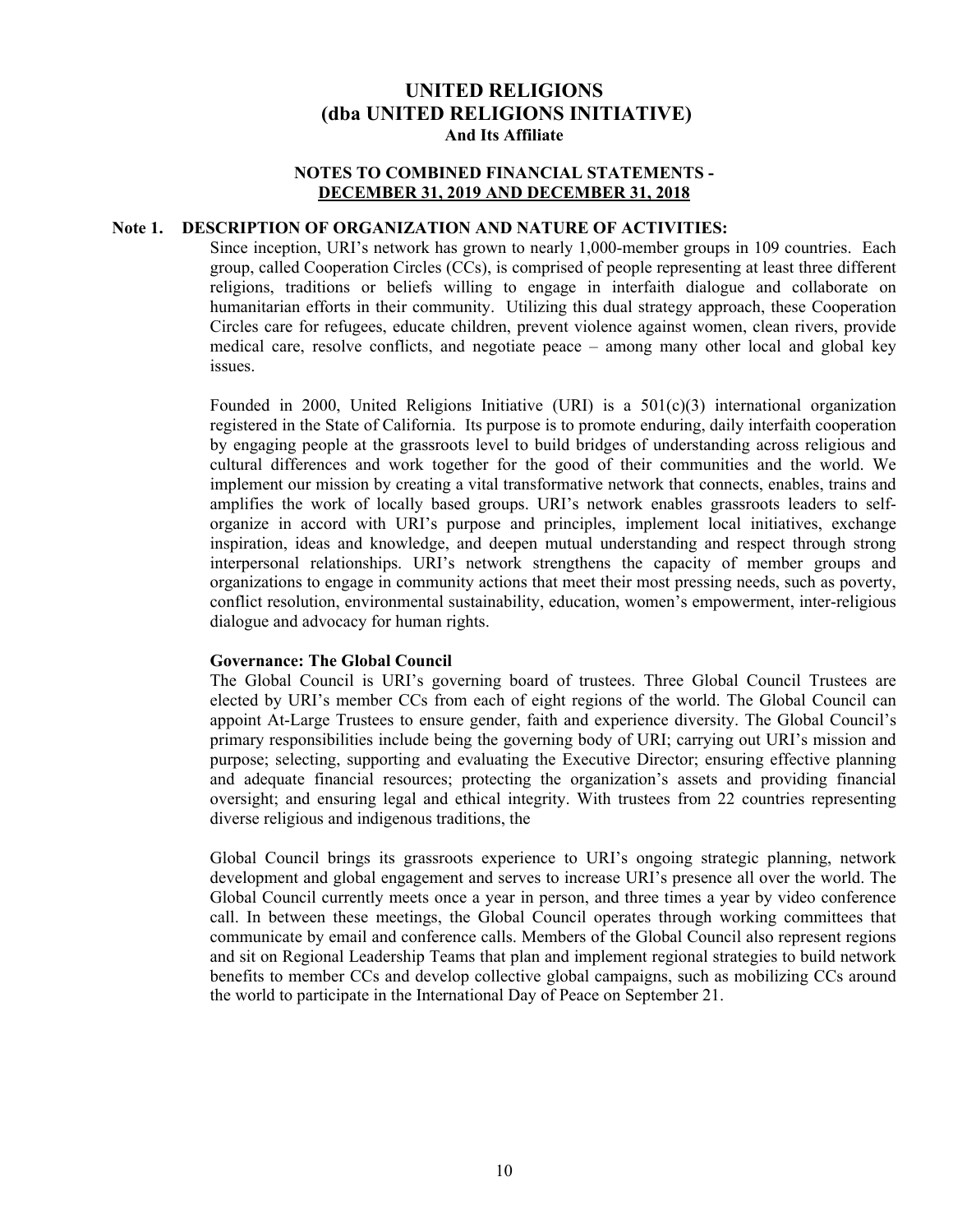#### **NOTES TO COMBINED FINANCIAL STATEMENTS - DECEMBER 31, 2019 AND DECEMBER 31, 2018**

#### **Note 1. DESCRIPTION OF ORGANIZATION AND NATURE OF ACTIVITIES (Continued): URI Foundation, Inc.**

The URI Foundation is an independent entity operating for charitable purposes as a support organization under 509(a)(3) of the IRS code. It was created by URI's Global Council as a competent, trustworthy vehicle for managing and investing URI's endowment and strategic reserves – keys to supporting URI's core activities around the world. The Foundation Board has established an Investment Committee as well as Investing and Spending Policies. Working with the Investment Committee, the Foundation Board oversees investments; monitors its endowment investment performance and the usage of the funds by URI to ensure compliance with the Investment and Spending Policies; reviews and updates the Investment and Spending Policies as necessary; and coordinates the relationship with investment advisors and managers to ensure optimal performance of the endowment and strategic reserves.

#### **URI Activities include:**

**Global Network Development:** In 19 years, URI has grown from 83 founding member organizations, called Cooperation Circles (CCs), to nearly 1,000 groups in 109 countries. Collectively, CCs have more than 600,000 members and touch the lives of millions of people around the world. URI's unique global network of grassroots CCs calls forth locally initiated actions by self-supporting groups and organizations. CCs can be small groups organizing for the first time or well-established organizations. Every CC must have at least seven members, three of whom must be from a different religion, spiritual expression or indigenous tradition.

URI's organizational structure includes eight regions which are staffed by 17 regional coordinators who supervise regional staff, coordinate regional leadership teams that include trustees, and Cooperation Circle members. The primary work of the regional bases is to provide direct communication with and network support for CCs. Network benefits include: helping CCs build capacity, raising visibility for CC work, assisting CCs in creating partnerships, connecting with policy-makers, organizing local and regional gatherings and trainings, and seeding new CCs.

CCs are inspired and sustained in their work by active participation in URI's vital network with other CCs with whom they generate connection, communication, co-mentoring and shared learning. URI's Global Support Office, which is based in San Francisco, provides accountability, training and consultation for regional coordinators, regional staff and regional leadership teams.

URI's Global Support Office oversees the operations of the URI network, energizing the network by supporting regional leadership teams, creating a flow of quality information, maintaining a CC member database, managing finance, publicizing CC impact worldwide, engaging in fundraising, and providing focused resource support and training in areas such as conflict transformation, the environment, women's empowerment, and youth leadership. The Executive Director, Chair of the URI Global Council and URI's President, working on behalf of an elected 29-member Global Council of Trustees, lead the URI network and are supported by 16 global support staff.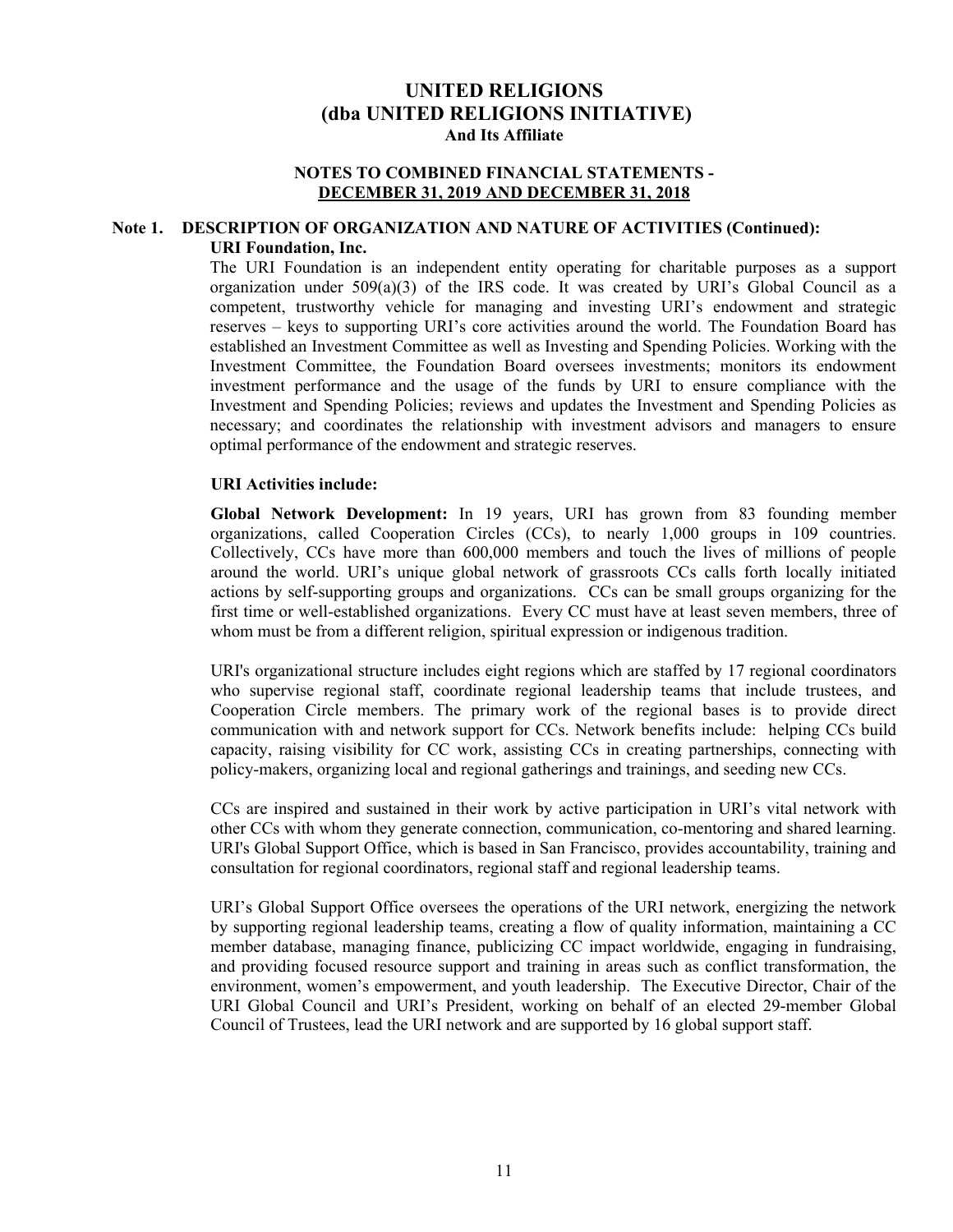## **NOTES TO COMBINED FINANCIAL STATEMENTS - DECEMBER 31, 2019 AND DECEMBER 31, 2018**

# **Note 1. DESCRIPTION OF ORGANIZATION AND NATURE OF ACTIVITIES (Continued):**

**Communications:** URI's international network relies on a robust communication system. URI's global website, www.uri.org, is designed to magnify URI's impact, highlight CC successes, connect CCs, provide resource information to CCs, and encourage global campaigns for collective global action and more. Additionally, URI produces bi-weekly e-newsletters called YOU ARE I, a print newsletter series called InterAction, an Annual Report, as well as other print, online and multimedia collateral for the network. In the social media domain, URI is enhanced by engaging audiences on Facebook, Twitter, Instagram, LinkedIn, and YouTube. Given fast-paced technological change, URI's Communications Team studies new systems, makes recommendations to URI, and recently launched a new website and integrated constituent relationship management platform in 2017.

**Education and Outreach:** To strengthen the effectiveness of CCs to accomplish their goals, exchanges of various kinds of expertise take place among CC members. URI provides training to help CCs effectively take part in a global network of support and provides CCs with in-depth interviews that deepen understanding of their impact and potential. URI designs local, national and regional gatherings for CCs to meet face-to-face to share resources, receive training, and give and receive mutual support. URI collaborates with member groups worldwide to assess the impact of belonging to the URI network as both contributors to the network and receivers of benefits.

URI's website includes an interfaith teachers' curriculum for elementary and middle school students, as well as an extensive resource section. In addition to educational support, CC members, staff and the Global Council engage in strategic networking, both to share URI's work and to promote new partnerships to support the development of that work. Extensive work is underway in several regions to increase partnerships between CCs, other NGOs, government and civic groups to strengthen network support and resource sharing. URI actively works with several United Nations agencies and other like-mined non-profits to build effective partnerships between UN Development Goals and the work of CCs throughout the world. URI now has formal MOUs (Memorandums of Understanding) with the Office of Genocide Prevention at the United Nations, UNFPA (The United Nations Population Fund), WEA (Women's Earth Alliance), Launching Leaders, The World Tolerance Summit, and Unity Earth. URI hosted an Accelerate Peace Conference held on June 26 and 27, 2019 at the Hoover Institution on the Stanford University campus in California, USA. It brought together peacebuilders from around the world to discuss challenges to peace, both in their local communities and on an international level, and also to discuss action-oriented solutions to benefit all of humanity. A complete set of the conference videos are on the URI website.

**Focused Resource Support:** URI provides targeted resources to support the global CC network in the areas of: conflict resolution, Indigenous rights, women's empowerment, environmental issues and youth leadership. CCs, as well as individuals and organizations with specific expertise and resources in these areas, provide an effective channel of communication, creative resourcing and education to strengthen CC capacity. URI plans to expand focused training and support in the areas of conflict resolution, environment, etc.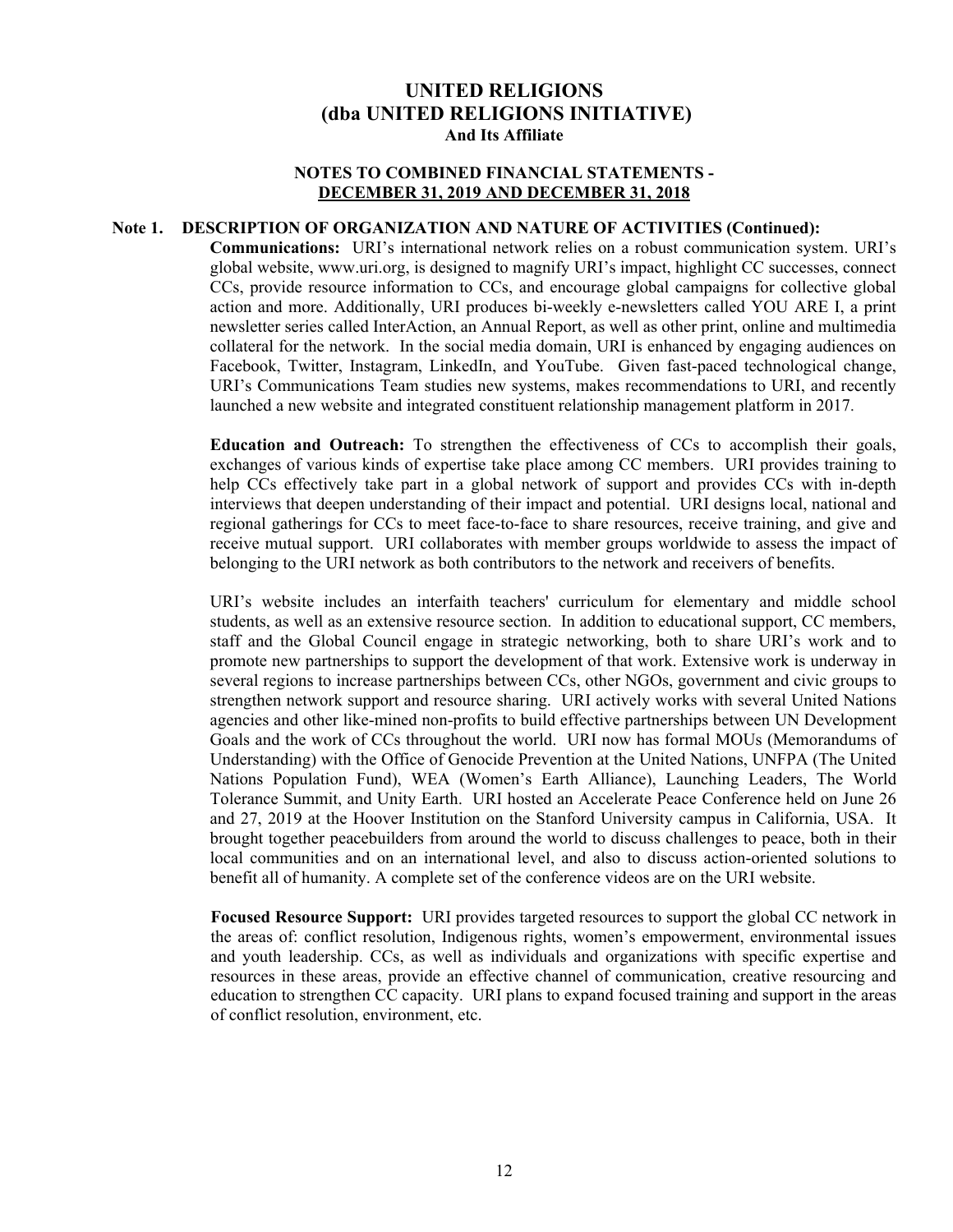#### **NOTES TO COMBINED FINANCIAL STATEMENTS - DECEMBER 31, 2019 AND DECEMBER 31, 2018**

#### **Note 1. DESCRIPTION OF ORGANIZATION AND NATURE OF ACTIVITIES (Continued): Focused Resource Support (continued):**

URI has a Youth Leadership Program (YLP) that attracts, educates, and develops capacities of youth and young adults as a next generation of compassionate and effective interfaith leaders. YLP facilitates leadership training for youth and young adults, including skill building in community mapping, project design, management and evaluation with a focus on service learning. YLP also organizes a year-long Youth Ambassadors Program that provides in-depth, experiential leadership opportunities culminating in a collaborative service project. YLP seeks to develop diverse and strong regional networks of young leaders, offering platforms for dialogue, best practice sharing and information exchange, as well as a way to build locally relevant interfaith programming that meets the specific needs of youth in each region.

In 2018, URI and Launching Leaders ran youth empowerment and entrepreneurship programs in East Africa. And URI and WEA (Women's Earth Alliance) teamed up to pilot The Ripple Academy, a training program for grassroots women leaders in environmental sustainability. The first pilot program involved 40 participants and was held in North India.

#### **Note 2. SUMMARY OF SIGNIFICANT ACCOUNTING POLICIES:**

The following is a summary of the significant accounting policies followed in the preparation of the accompanying financial statements:

#### Principles of combination:

The combined financial statements include the accounts of United Religions (dba United Religions Initiative), and its Affiliate, The United Religions Initiative Foundation, Inc., a California non-profit organization (collectively the "Organization"). The entities are combined as a result of the common management. All material intercompany balances and transactions have been eliminated.

#### Basis of accounting:

The Organization maintains its records using the accrual basis of accounting.

#### Financial statement presentation:

In accordance with Accounting Standards Update 2016-14, *Not-for-Profit Entities (Topic 958)- Presentation of Financial Statements of Not-for-Profit Entities,* the Organization reports information regarding its financial position and its activities according to the following net asset classifications: Without donor restrictions (including board designated amounts) and with donor restrictions. Net assets with donor restrictions are reclassified to without donor restrictions upon satisfaction of the time or purpose restrictions.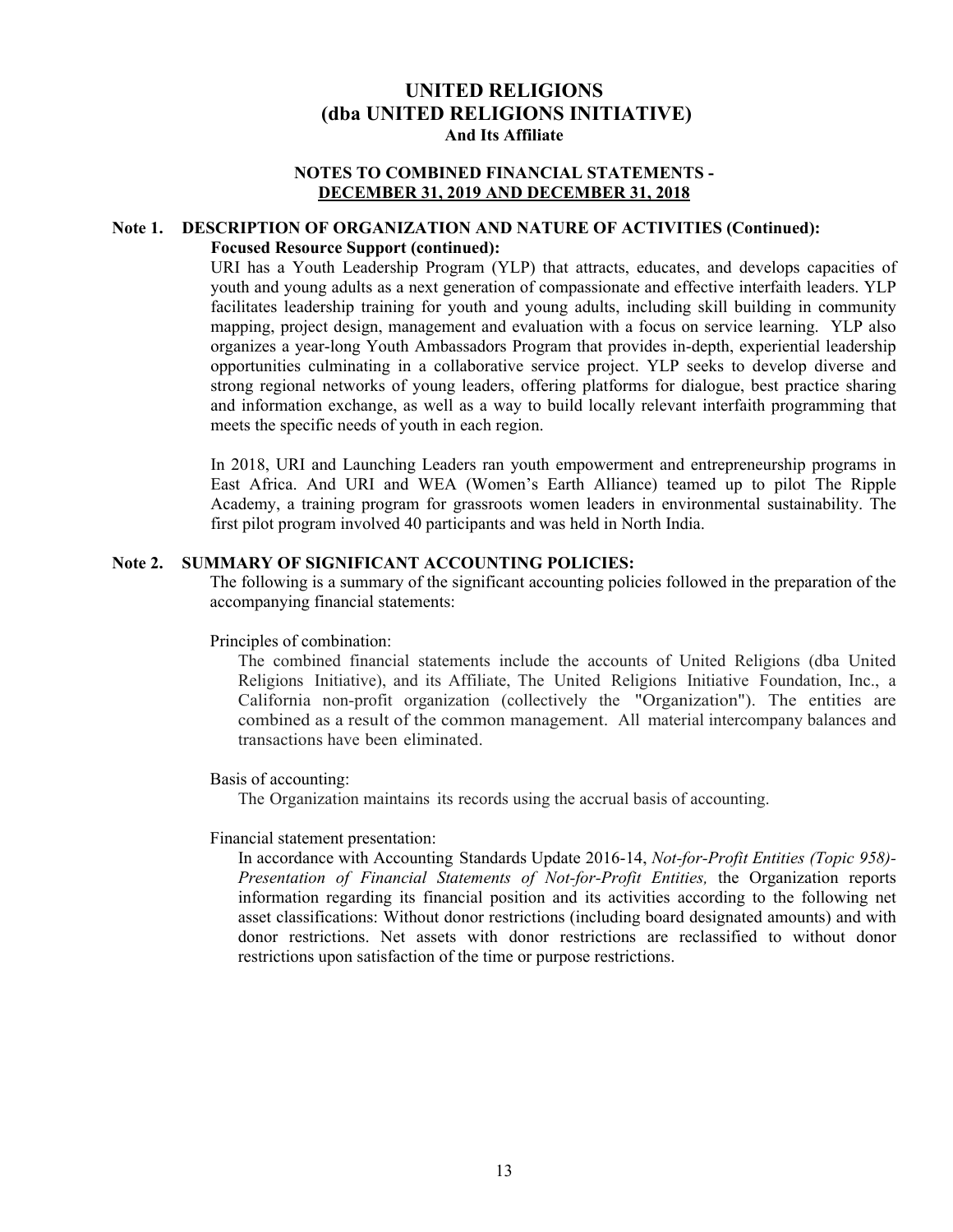#### **NOTES TO COMBINED FINANCIAL STATEMENTS - DECEMBER 31, 2019 AND DECEMBER 31, 2018**

#### **Note 2. SUMMARY OF SIGNIFICANT ACCOUNTING POLICIES (Continued):**

Financial statement presentation (continued):

On June 21, 2018, the FASB issued Accounting Standards Update (ASU) 2018-08, *Not-for-Profit Entities (Topic 958) – Clarifying the Scope and the Accounting Guidance for Contributions Received and Contributions Made*. The Update assists entities in (1) evaluating whether transactions should be accounted for as contributions (nonreciprocal transactions) within the scope of Topic 958, Not-for-Profit Entities, or as exchange (reciprocal) transactions subject to other guidance and (2) determining whether a contribution is conditional. The Update is effective to annual periods beginning after December 15, 2019. Early adoption is permitted. The Foundation has implemented ASU 2018-08 and has adjusted the presentation in these financial statements accordingly.

#### Cash and cash equivalents:

For purposes of the statement of cash flows, the Organization considers all unrestricted, highly liquid investments with an initial maturity of three months or less to be cash equivalents.

The Organization maintains its cash and money market account balances at financial institutions located in San Francisco, California. Such balances with any one institution may, at times, be in excess of federally insured amounts. Risks associated with cash and cash equivalents are mitigated by banking with creditworthy institutions. The Organization has not experienced any losses in such accounts and believes it is not exposed to any significant credit risk.

#### Investments:

Investments include marketable equity securities, mutual funds and bonds that are recorded at their published fair market value. Stock donations received at year end that have not been liquidated are valued at fair market value at the date of donation and adjusted to the fair market value at year end.

Investments are exposed to various risks, such as interest rate, market and credit risk. Due to the level of risk associated with certain investments, it is at least reasonably possible that changes in the values of those investments will occur in the near term and that such changes could materially affect the amounts reported on the statement of financial position.

#### Fair value:

Professional accounting standards establishes a framework for measuring fair value. That framework provides a fair value hierarchy that prioritizes the inputs to valuation techniques used to measure fair value. The hierarchy gives the highest priority to unadjusted quoted prices in active markets for identical assets or liabilities (level 1 measurements) and the lowest priority to unobservable inputs (level 3 measurements). The three levels of the fair value hierarchy under professional accounting standards are described as follows: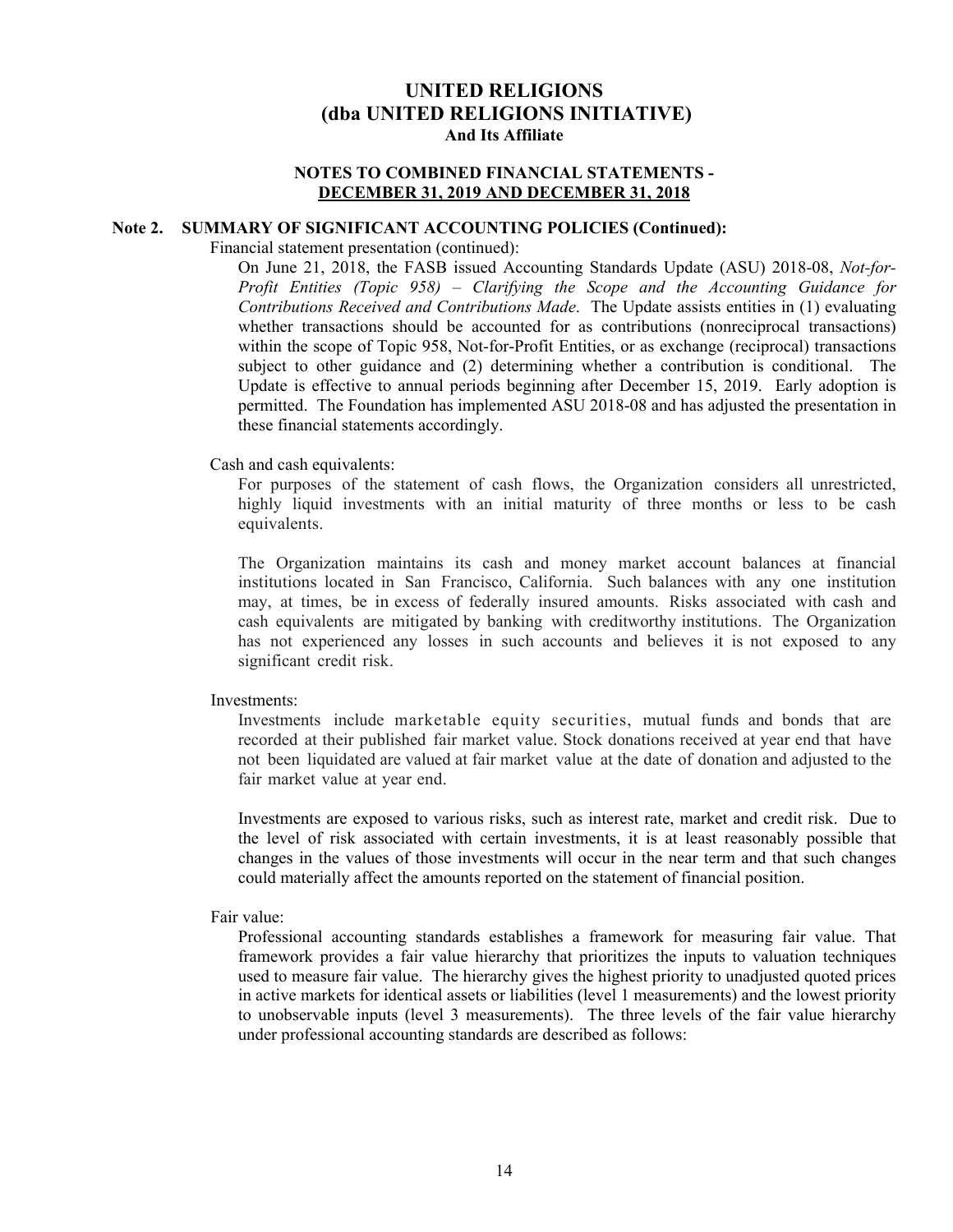# **NOTES TO COMBINED FINANCIAL STATEMENTS - DECEMBER 31, 2019 AND DECEMBER 31, 2018**

#### **Note 2. SUMMARY OF SIGNIFICANT ACCOUNTING POLICIES (Continued):**

Fair value (continued):

 $\overline{a}$ 

Level 1 Inputs to the valuation methodology are unadjusted quoted prices for identical assets or liabilities in active markets that the Organization has the ability to access.

Level 2 Inputs to the valuation methodology include:

- quoted prices for similar assets or liabilities in active markets;
- quoted prices for identical or similar assets or liabilities in inactive markets;
- inputs other than quoted prices that are observable for the asset or liability;
- inputs that are derived principally from or corroborated by observable market data by correlation or other means.

 If the asset or liability has a specified (contractual) term, the level 2 input must be observable for substantially the full term of the asset or liability.

Level 3 Inputs to the valuation methodology are unobservable and significant to the fair value measurement.

The asset or liability's fair value measurement level within the fair value hierarchy is based on the lowest level of any input that is significant to the fair value measurement. Valuation techniques used need to maximize the use of observable inputs and minimize the use of unobservable inputs.

#### Grants and pledges receivable:

The Organization recognizes all unconditional grants and pledges in the period notified. Conditional promises to give are recognized when the conditions on which they depend are substantially met. Amounts that are restricted by the donor/grantor are reported as increases in net assets with donor restrictions. When a restriction expires, net assets with donor restrictions are reclassified to net assets without donor restrictions.

Management uses the specific identification method for establishing an allowance for uncollectible receivables. No allowance was deemed necessary at December 31, 2019 and December 31, 2018. It is the Organization's policy to charge off uncollectible grant and pledge receivables when management determines the receivable will not be collected.

Equipment and improvements:

Equipment and improvements greater than \$1,500 purchased with estimated useful lives in excess of one year are capitalized at cost. Donated assets are capitalized at the fair market value on the date of receipt. Depreciation is computed on the straight-line method using estimated useful lives, generally over five years.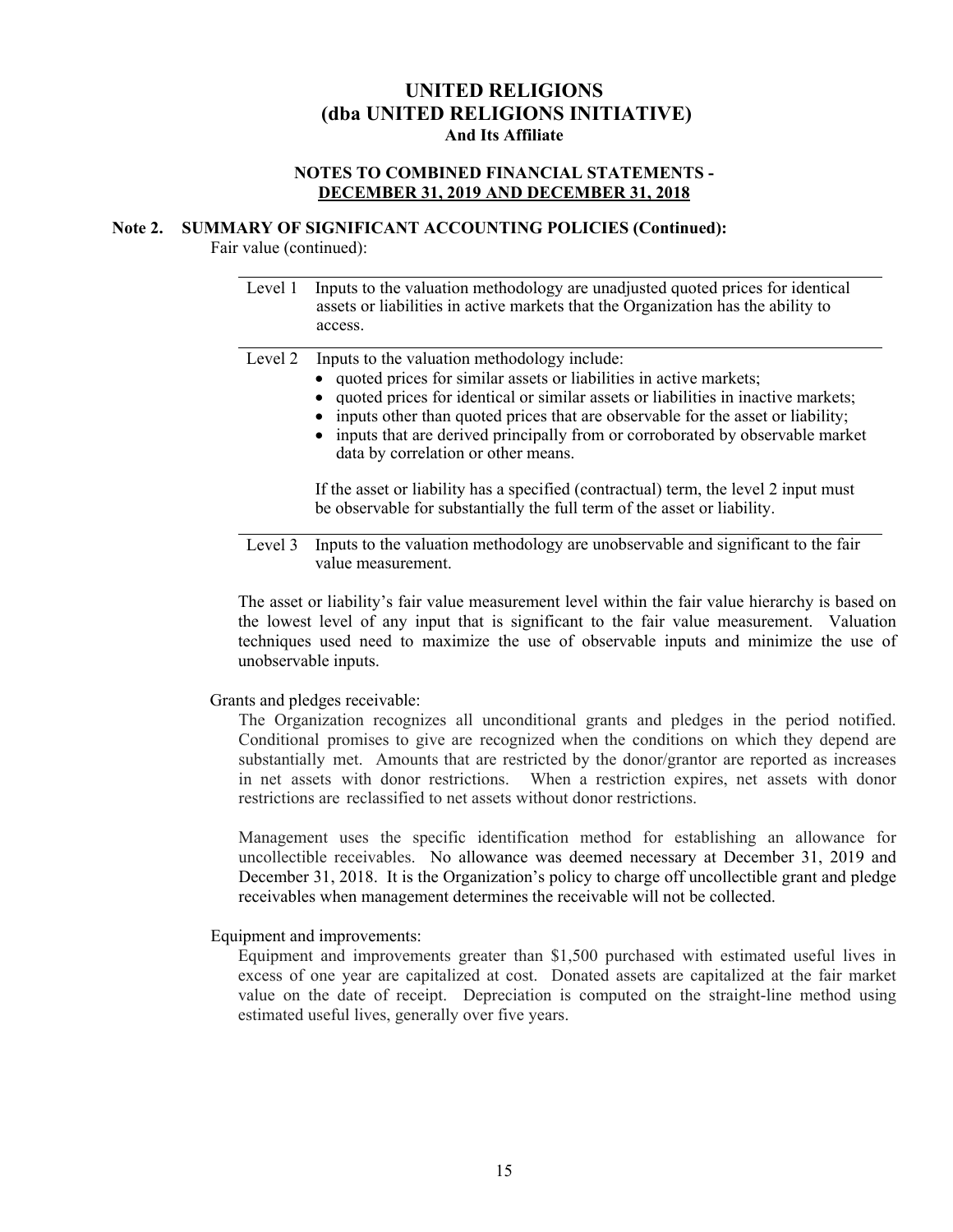## **NOTES TO COMBINED FINANCIAL STATEMENTS - DECEMBER 31, 2019 AND DECEMBER 31, 2018**

#### **Note 2. SUMMARY OF SIGNIFICANT ACCOUNTING POLICIES (Continued):**

Income tax status:

United Religions and the Foundation are recognized as public charities exempt from federal and California income taxes under Section 501(c)(3) of the Internal Revenue Code and Section 23701 of the California Revenue and Taxation Code. Accordingly, no provision has been made for such taxes in the accompanying combined financial statements.

#### Functional allocation of expenses:

The costs of providing various programs and other activities have been summarized on a functional basis in the statements of activities and in the statements of functional expenses. Accordingly, certain costs have been allocated among the programs and supporting services benefited. The Organization pools common costs that benefit all its activities and allocates them to all activities based on the estimated amount of time spent by staff in each activity. Salaries and related expenses were allocated based on estimated employee time worked in each activity.

# In-kind contributions:

The Organization records contributed goods and services at fair value. Services are recorded if they:

- 1) Create or enhance a non-financial asset or,
- 2) Would typically need to be purchased by the Organization if they had not been provided by contribution; they require special skills and are provided by individuals with those skills. During the years ended December 31, 2019 and December 31, 2018, the Organization recognized \$4,178 and \$44,417, respectively, in contributed goods and services.

#### Grants and contributions:

Contributions and grants are reflected in the accounts of the Organization when their receipt is reasonably assured. All contributions and grants are considered to be available for unrestricted use unless specifically restricted by the donor or granting agency.

The Organization reports gifts of cash and other assets as restricted support if they are received with donor stipulations that limit the use of the donated assets. When a donor restriction expires, that is, when a stipulated time restriction ends or purpose of restriction is accomplished, net assets with restrictions are reclassified to net assets without donor restrictions and reported in the statement of activities as net assets released from restrictions.

The Organization reports gifts of property and equipment as unrestricted support unless explicit donor stipulations specify how the donated assets must be used. Gifts of long-lived assets with explicit restrictions that specify how the assets are to be used and gifts of cash or other assets that must be used to acquire long-lived assets are reported as restricted support.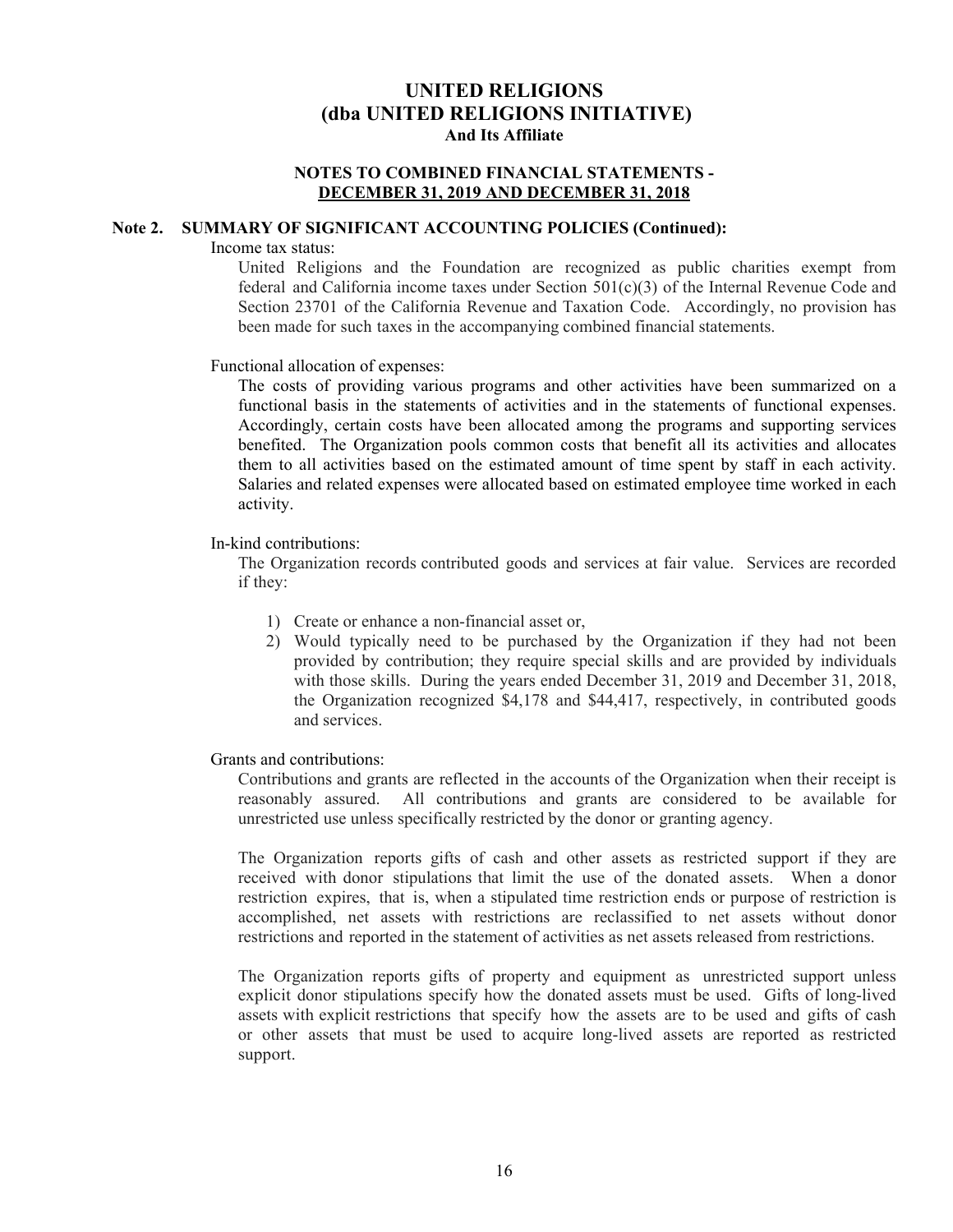# **NOTES TO COMBINED FINANCIAL STATEMENTS - DECEMBER 31, 2019 AND DECEMBER 31, 2018**

# **Note 3. NATURE OF ESTIMATES:**

The preparation of financial statements in conformity with accounting principles generally accepted in the United States of America requires management to make estimates and assumptions that affect certain reported amounts of assets and disclosures. Accordingly, actual results could differ from those estimates.

#### **Note 4. CONCENTRATIONS**:

During the year ended December 31, 2019, the Organization had one donor who accounted for 72% of the pledges receivable and one donor who accounted for 22% of public support. During the year ended December 31, 2018, the Organization had two donors who accounted for 91% of the pledges receivable and three donors who accounted for 66% of public support.

#### **Note 5. LIQUIDITY AND AVAILABILITY:**

Financial assets available for general expenditure, that is, without donor or other restrictions limiting their use, within one year of the balance sheet date, comprise the following at December 31:

|                                        |   | 2019      | 2018 |           |  |
|----------------------------------------|---|-----------|------|-----------|--|
| Cash and cash equivalents              | S | 939,571   |      | 933,880   |  |
| Investments                            |   | 4,378     |      | 4.481     |  |
| Pledges receivable - current portion   |   | 1,341,408 |      | 1,131,103 |  |
| Other receivables                      |   | 1,574     |      | 11,528    |  |
| Board designated strategic reserves    |   | 613,967   |      | 1,195,867 |  |
| Endowment spending availability:       |   |           |      |           |  |
| Board designated quasi-endowment at 5% |   | 499,828   |      | 507,887   |  |
| Restricted endowment funds at 4%       |   | 101,930   |      | 87,184    |  |
| Less donor-imposed restricted amount   |   | (200,000) |      |           |  |
| Financial assets available             |   | 3,302,656 |      | 3,871,930 |  |
|                                        |   |           |      |           |  |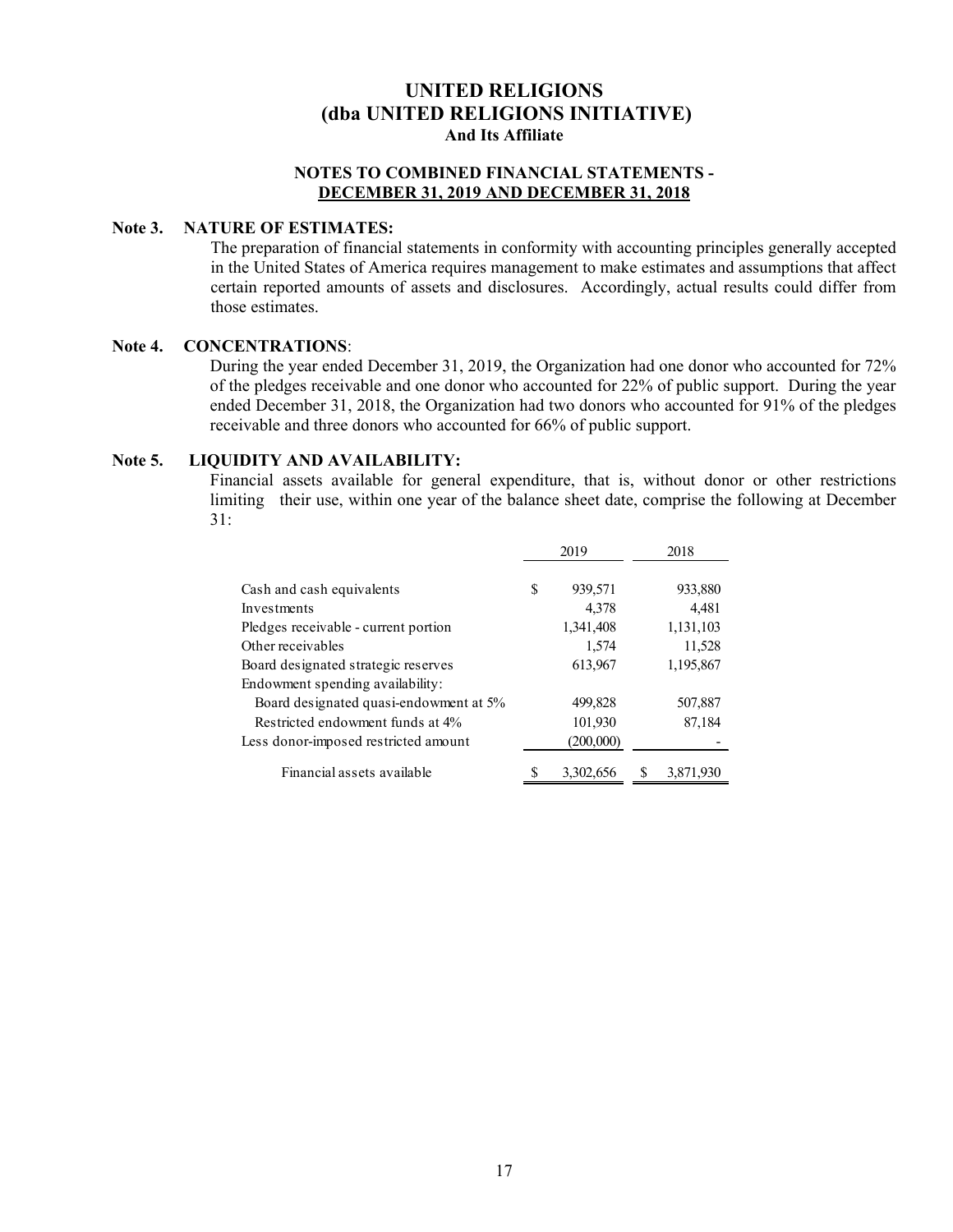# **NOTES TO COMBINED FINANCIAL STATEMENTS - DECEMBER 31, 2019 AND DECEMBER 31, 2018**

#### **Note 6. PLEDGES RECEIVABLE:**

Pledges receivable consist of the following at December 31:

|                                                                       |         |           |   | Due in<br>$2 - 5$          |       |                         |  |
|-----------------------------------------------------------------------|---------|-----------|---|----------------------------|-------|-------------------------|--|
| December 31, 2019                                                     | Current |           |   | Years                      | Total |                         |  |
| Donor restricted:<br>Time-restricted<br>Discount to net present value | \$      | 1,341,408 | S | 1,428,955<br>(188,342)     | \$.   | 2,770,363<br>(188, 342) |  |
| Totals                                                                |         | 1,341,408 |   | 1,240,613                  |       | 2,582,021               |  |
| December 31, 2018                                                     | Current |           |   | Due in<br>$2 - 5$<br>Years |       | Total                   |  |
| Donor restricted:<br>Time-restricted<br>Discount to net present value | \$      | 1,131,103 | S | 2,601,135<br>(270,677)     | S     | 3,732,238<br>(270,677)  |  |
| Totals                                                                |         | 1,131,103 |   | 2,330,458                  |       | 3,461,561               |  |

Pledges receivable due after December 31, 2019 and December 31, 2018 are stated at their net present values. Management has discounted these promises to give based on discount rates that range from 2.59% to 1.58%, depending on the applicable U.S. Treasury rate at the time of the pledge. The present value discount will be recognized in income as a contribution over the period from the date the promise was made to the date of collection.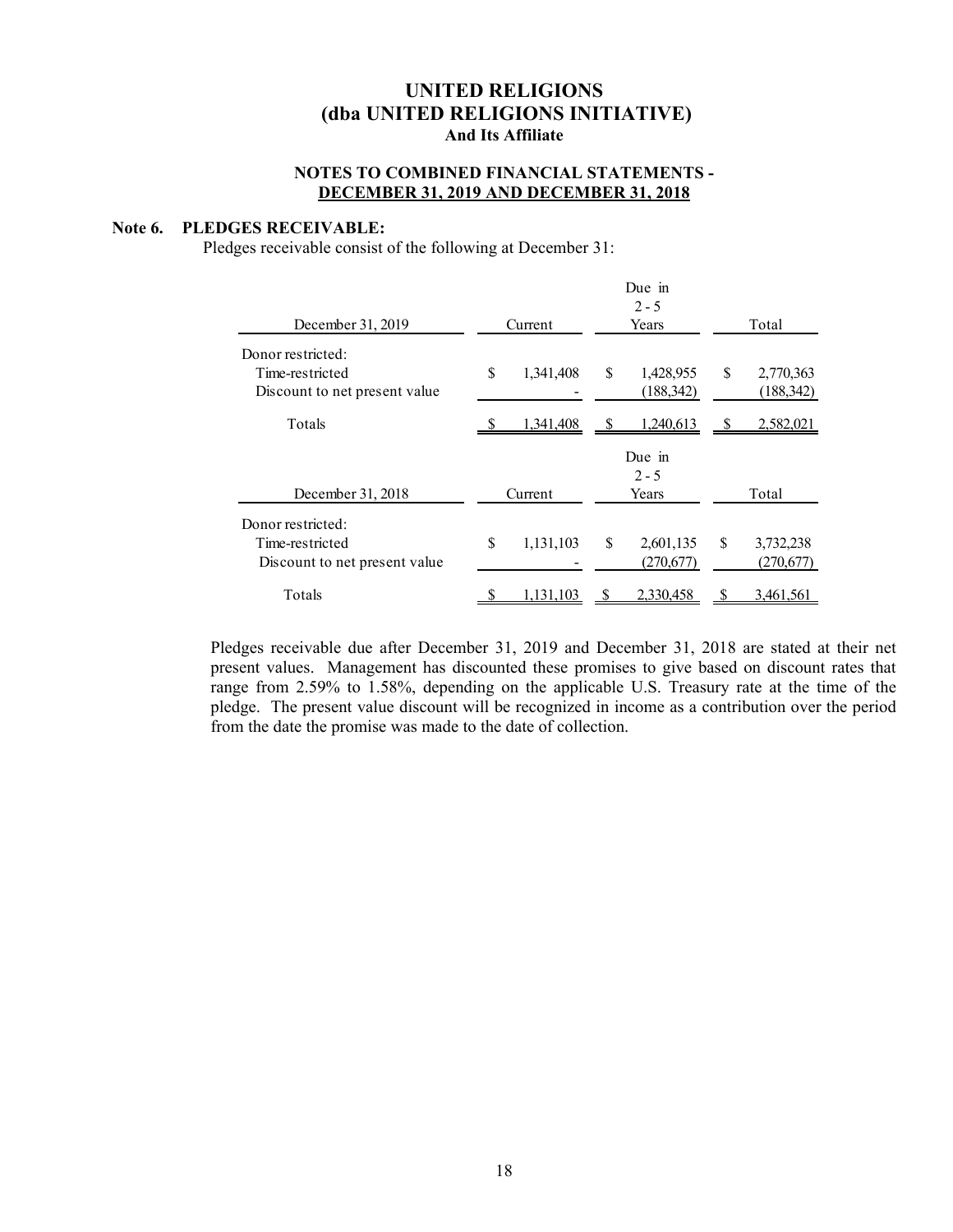# **NOTES TO COMBINED FINANCIAL STATEMENTS - DECEMBER 31, 2019 AND DECEMBER 31, 2018**

# **Note 7. INVESTMENTS AND FAIR VALUE MEASUREMENTS:**

Cost and fair market value of investments are as follows at December 31:

|                                |                  |    | Fair Market | Cumulative<br>Unrealized |
|--------------------------------|------------------|----|-------------|--------------------------|
| December 31, 2019              | Cost             |    | Value       | Gain (Loss)              |
|                                |                  |    |             |                          |
| Morgan Stanley                 | \$<br>4,378      | \$ | 4,378       | \$                       |
| Dodge & Cox Balance Fund       | 229,007          |    | 340,323     | 111,316                  |
| Fidelity Investments #1112     |                  |    |             |                          |
| Money market                   | 922,529          |    | 922,529     |                          |
| Mutual funds                   | 622              |    | 622         |                          |
| Fidelity Investments #5006     |                  |    |             |                          |
| Money market                   | 21,122           |    | 21,122      |                          |
| Equities                       | 903,663          |    | 1,104,391   | 200,728                  |
| Exchange traded REIT           | 27,811           |    | 37,670      | 9,859                    |
| Fidelity Investments #5007     |                  |    |             |                          |
| Money market                   | 11,386           |    | 11,386      |                          |
| Equities                       | 767,846          |    | 981,343     | 213,497                  |
| Fidelity Investments #5034     |                  |    |             |                          |
| Money market                   | 5,984            |    | 5,984       |                          |
| Mutual funds - stocks          | 2,954,622        |    | 3,222,351   | 267,729                  |
| Mutual funds - bonds           | 781,669          |    | 732,908     | (48,761)                 |
| Mutual funds -other short term | 178              |    | 178         |                          |
| Fidelity Investments #6802     |                  |    |             |                          |
| Money market                   | 19,065           |    | 19,065      |                          |
| Corporate Bonds                | 799,457          |    | 838,104     | 38,647                   |
| Muni Bonds                     | 318,404          |    | 331,848     | 13,444                   |
| <b>US</b> Treasuries           | 729,494          |    | 757,118     | 27,624                   |
| Accrued interest               | 12,120           |    | 12,120      |                          |
| Fidelity Investments #9481     |                  |    |             |                          |
| Money market                   | 16,558           |    | 16,558      |                          |
| Equities                       | 396,760          |    | 368,198     | (28, 562)                |
| Other                          | 13,487           |    | 16,046      | 2,559                    |
| Fidelity Investments #144807   |                  |    |             |                          |
| Money market                   | 11,380           |    | 11,380      |                          |
| Equities                       | 1,684,632        |    | 1,897,964   | 213,332                  |
| Other                          | 63,852           |    | 67,460      | 3,608                    |
| Fidelity Investments #148423   |                  |    |             |                          |
| Money market                   | 1,692            |    | 1,692       |                          |
| Equities                       | 598,221          |    | 621,788     | 23,567                   |
| Keystone                       | 500,000          |    | 500,000     |                          |
| Kabouter                       | 500,000          |    |             |                          |
|                                |                  |    | 568,632     | 68,632                   |
| Totals                         | \$<br>12,295,939 | S  | 13,413,158  | \$<br>1,117,219          |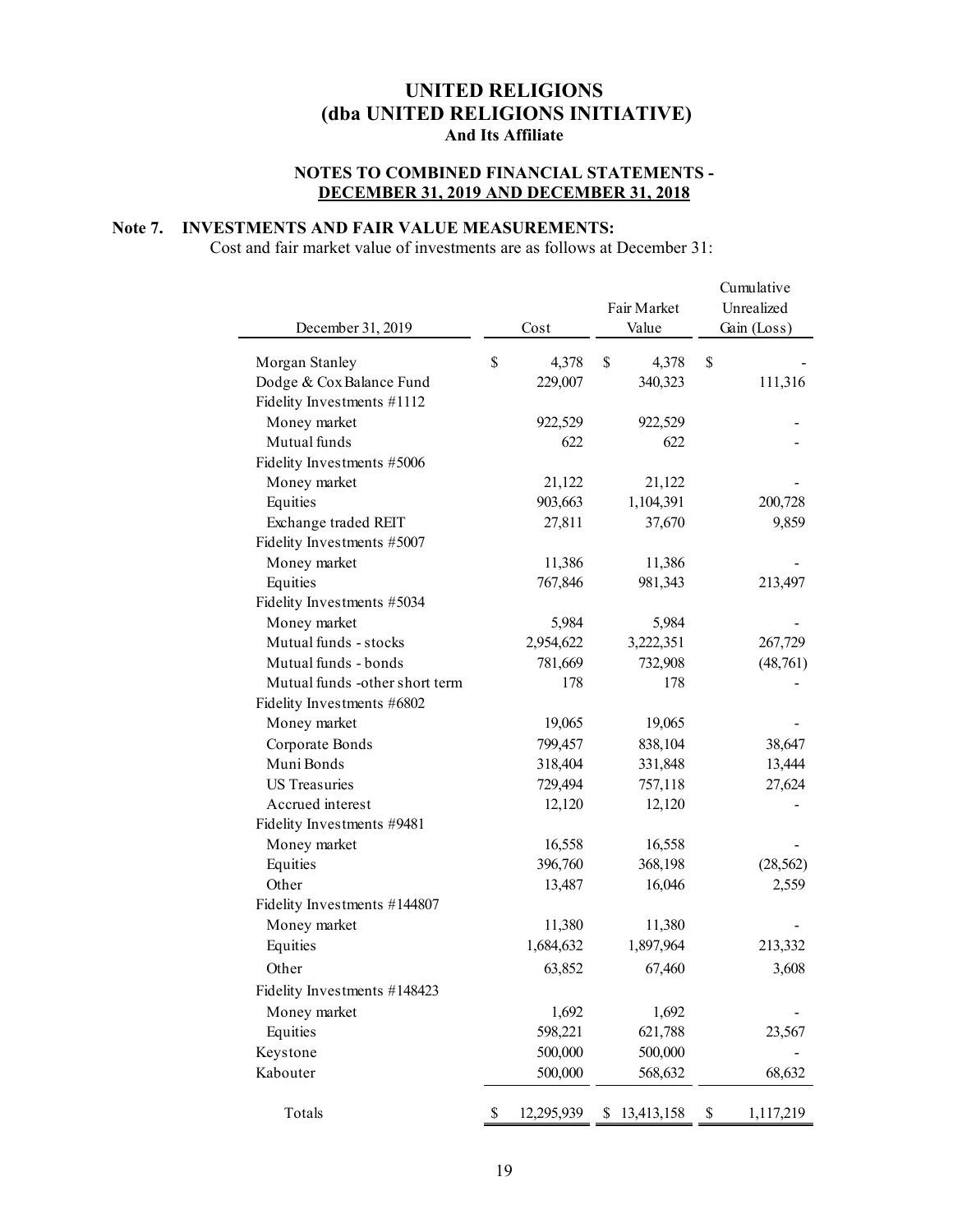# **NOTES TO COMBINED FINANCIAL STATEMENTS - DECEMBER 31, 2019 AND DECEMBER 31, 2018**

#### **Note 7. INVESTMENTS AND FAIR VALUE MEASUREMENTS (Continued):**

|                                |                  | Fair Market  |             | Cumulative<br>Unrealized |
|--------------------------------|------------------|--------------|-------------|--------------------------|
| December 31, 2018              | Cost             | Value        | Gain (Loss) |                          |
| Morgan Stanley                 | \$<br>4,481      | \$<br>4,481  | \$          |                          |
| Dodge & Cox Balance Fund       | 449,195          | 519,270      |             | 70,075                   |
| Fidelity Investments #1112     |                  |              |             |                          |
| Money market                   | 858,265          | 858,265      |             |                          |
| Mutual funds                   | 1,029            | 1,029        |             |                          |
| Fidelity Investments #5006     |                  |              |             |                          |
| Money market                   | 15,512           | 15,512       |             |                          |
| Equities                       | 975,924          | 957,124      |             | (18, 800)                |
| Exchange traded REIT           | 29,535           | 30,091       |             | 556                      |
| Fidelity Investments #5007     |                  |              |             |                          |
| Money market                   | 23,759           | 23,759       |             |                          |
| Equities                       | 1,021,196        | 1,015,937    |             | (5,259)                  |
| Fidelity Investments #5034     |                  |              |             |                          |
| Money market                   | 263,976          | 263,976      |             |                          |
| Mutual funds - stocks          | 5,139,483        | 4,711,716    |             | (427,767)                |
| Mutual funds - bonds           | 498,273          | 469,423      |             | (28, 850)                |
| Mutual funds -other short term | 175              | 175          |             |                          |
| Fidelity Investments #6802     |                  |              |             |                          |
| Money market                   | 516,130          | 516,130      |             |                          |
| Corporate Bonds                | 686,443          | 680,329      |             | (6,114)                  |
| Muni Bonds                     | 415,959          | 417,586      |             | 1,627                    |
| <b>US Treasuries</b>           | 696,051          | 702,922      |             | 6,871                    |
| Accrued interest               | 12,266           | 12,266       |             |                          |
| Fidelity Investments #9481     |                  |              |             |                          |
| Money market                   | 7,081            | 7,081        |             |                          |
| Equities                       | 394,163          | 300,442      |             | (93, 721)                |
| Keystone                       | 500,000          | 500,000      |             |                          |
| Kabouter                       | 500,000          | 468,395      |             | (31,605)                 |
| Totals                         | \$<br>13,008,896 | \$12,475,909 | \$          | (532, 987)               |

The major categories of assets and liabilities measured at fair value on a recurring basis during the years ended December 31, 2019 and December 31, 2018 consist of investments. An investment's categorization within the valuation hierarchy is based upon the lowest level of input that is significant to the fair value measurement.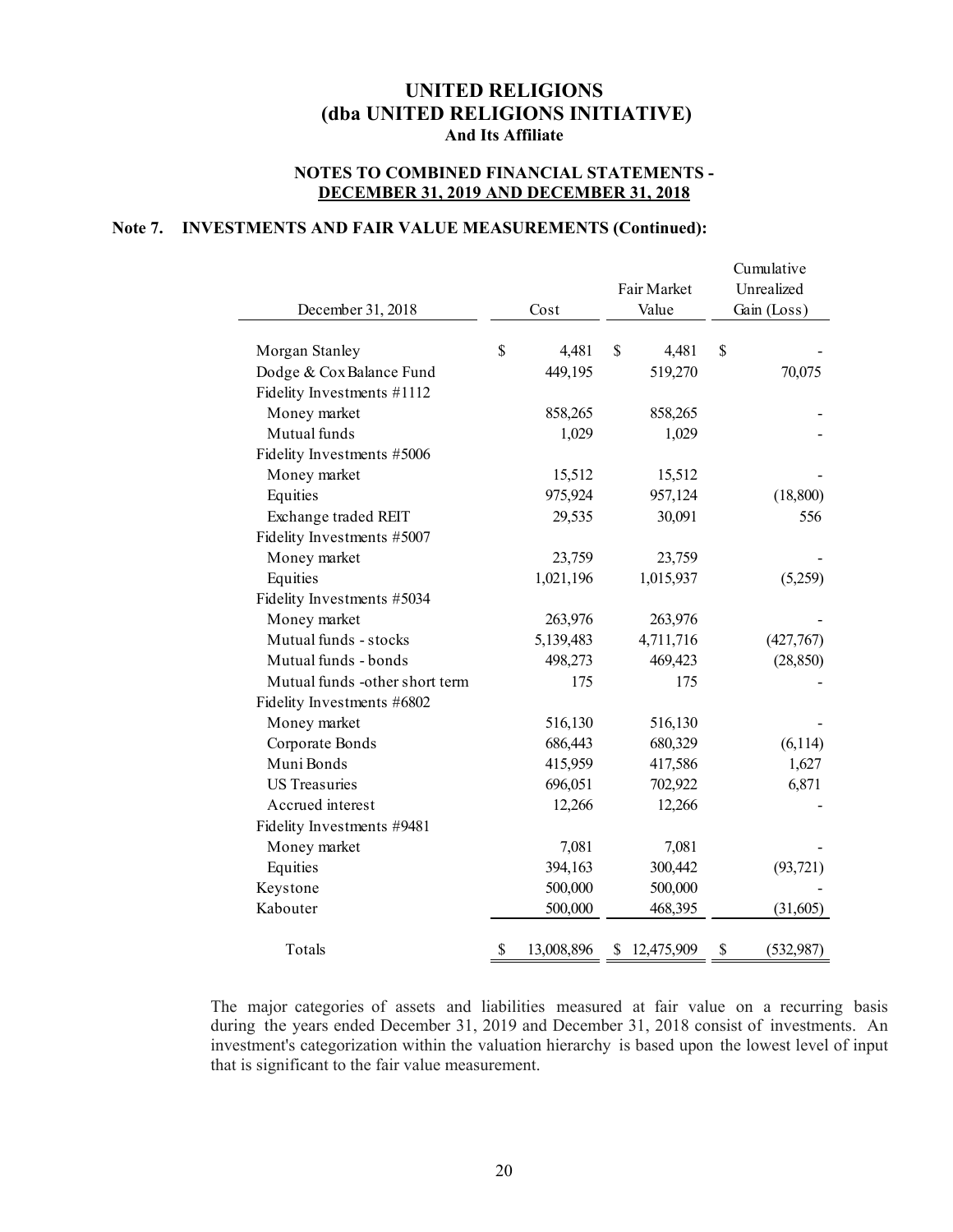# **NOTES TO COMBINED FINANCIAL STATEMENTS - DECEMBER 31, 2019 AND DECEMBER 31, 2018**

# **Note 7. INVESTMENTS AND FAIR VALUE MEASUREMENTS (Continued):**

The following tables set forth, by level, the fair value hierarchy of the Organization's assets at fair value at December 31, 2019 and 2018, respectively:

| 2019                                 |            | Level 1   | Level 2 |           | Level 3 |           |   | Total        |
|--------------------------------------|------------|-----------|---------|-----------|---------|-----------|---|--------------|
| Cash and Money Market                | \$         | 1,022,458 | \$      |           | \$      |           | S | 1,022,458    |
| Fixed income securities              |            |           |         | 1,927,070 |         |           |   | 1,927,070    |
| Mutual funds - bonds                 |            | 733,086   |         |           |         |           |   | 733,086      |
| Equities                             |            | 5,061,568 |         |           |         |           |   | 5,061,568    |
| Mutual funds - equities              |            | 3,562,674 |         |           |         |           |   | 3,562,674    |
| <b>REIT</b>                          |            | 37,670    |         |           |         |           |   | 37,670       |
| Interest in LLC                      |            |           |         |           |         | 568,632   |   | 568,632      |
| Interest in real estate lending fund |            |           |         |           |         | 500,000   |   | 500,000      |
|                                      |            |           |         |           |         |           |   |              |
| Total assets at fair value           | 10,417,456 |           | \$      | 1,927,070 | \$      | 1,068,632 |   | \$13,413,158 |
|                                      |            |           |         |           |         |           |   |              |
|                                      |            |           |         |           |         |           |   |              |
| 2018                                 |            | Level 1   |         | Level 2   | Level 3 |           |   | Total        |
| Cash and Money Market                | \$         | 1,696,988 | \$      |           | \$      |           | S | 1,696,988    |
| Fixed income                         |            |           |         | 1,800,837 |         |           |   | 1,800,837    |
| Mutual funds - bonds                 |            | 469,598   |         |           |         |           |   | 469,598      |
| Equities                             |            | 2,277,985 |         |           |         |           |   | 2,277,985    |
| Mutual funds - equities              |            | 5,232,015 |         |           |         |           |   | 5,232,015    |
| <b>REIT</b>                          |            | 30,091    |         |           |         |           |   | 30,091       |
| Interest in LLC                      |            |           |         |           |         | 468,395   |   | 468,395      |
| Interest in real estate lending fund |            |           |         |           |         | 500,000   |   | 500,000      |
| Total assets at fair value           | \$         | 9,706,677 | \$      | 1,800,837 | \$      | 968,395   | S | 12,475,909   |

Investment income (loss) consisted of the following for the years ended December 31, 2019 and 2018:

|                           |  | December 31, |      |            |  |  |  |
|---------------------------|--|--------------|------|------------|--|--|--|
|                           |  | 2019         | 2018 |            |  |  |  |
| Interest and dividends    |  | 334,564      | S    | 250,740    |  |  |  |
| Realized gains (losses)   |  | 438,523      |      | 64,945     |  |  |  |
| Unrealized gains (losses) |  | 1,562,900    |      | (940, 602) |  |  |  |
| Investment fees           |  | (105,806)    |      | (87, 800)  |  |  |  |
| Totals                    |  | 2,230,181    | S    | (712,717)  |  |  |  |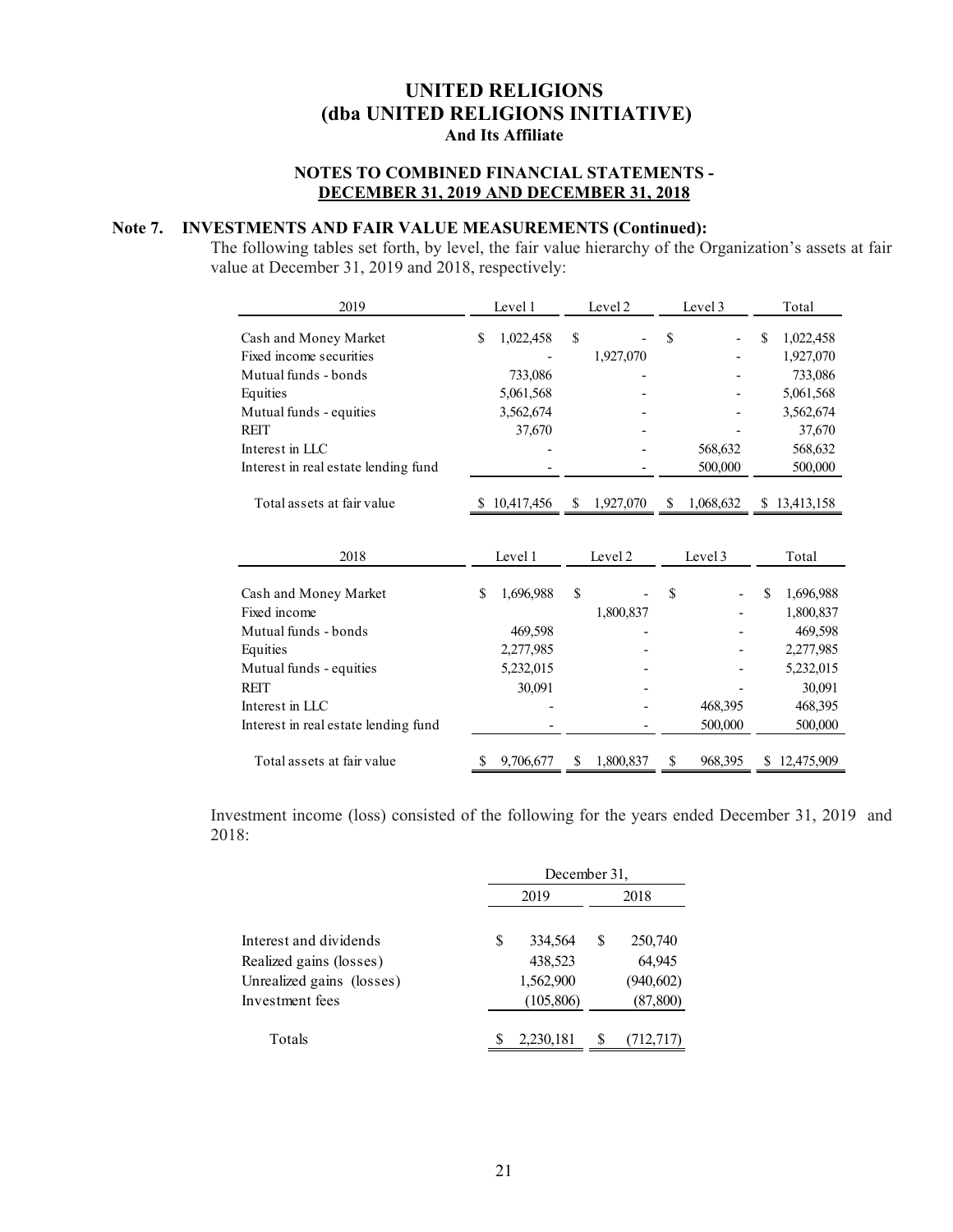# **NOTES TO COMBINED FINANCIAL STATEMENTS - DECEMBER 31, 2019 AND DECEMBER 31, 2018**

#### **Note 7. INVESTMENTS AND FAIR VALUE MEASUREMENTS (Continued):**

Level 3 Gains and Losses: The Level 3 investments include holdings in Keystone Real Estate Lending Fund, LLC and in Kabouter International Insight Fund, LLC. The funds are valued based upon reports provided by the fund managers. The following table sets forth a summary of the changes in fair value of the Organization's Level 3 assets for the year ended December 31. 2019:

| Balance, beginning of year | 968,395   |
|----------------------------|-----------|
| Contributions              |           |
| Withdrawals                | (35,676)  |
| Interest and dividends     | 35,676    |
| Fees and taxes             | (5,203)   |
| Unrealized gain            | 105,440   |
| Balance, end of year       | 1,068,632 |

#### **Note 8. PROPERTY AND EQUIPMENT:**

Property and equipment consist of the following at December 31:

|                                                   |   | 2019                  | 2018 |                      |  |
|---------------------------------------------------|---|-----------------------|------|----------------------|--|
| Furniture and equipment<br>Leasehold improvements | S | 158,524<br>11,747     | S    | 158,524<br>11,747    |  |
| Less: accumulated depreciation                    |   | 170,271<br>(169, 632) |      | 170,271<br>(153,310) |  |
| Totals                                            | S | 639                   |      | 16,961               |  |

Depreciation expense for the years ended December 31, 2019 and December 31, 2018 was \$16,322 and \$83,370, respectively.

#### **Note 9. INTANGIBLE ASSETS:**

Intangible assets consist of website development costs, software costs and video costs with a gross carrying amount of \$669,121 and \$539,550 at December 31, 2019 and December 31, 2018, respectively. Accumulated amortization at December 31, 2019 and December 31, 2018 was \$502,055 and \$418,685, respectively. Such costs are amortized on the straight-line method over an estimated useful life of three years for video, software costs and website development costs. Amortization expense for the years ended December 31, 2019 and December 31, 2018 amounted to \$83,370 and \$103,706, respectively.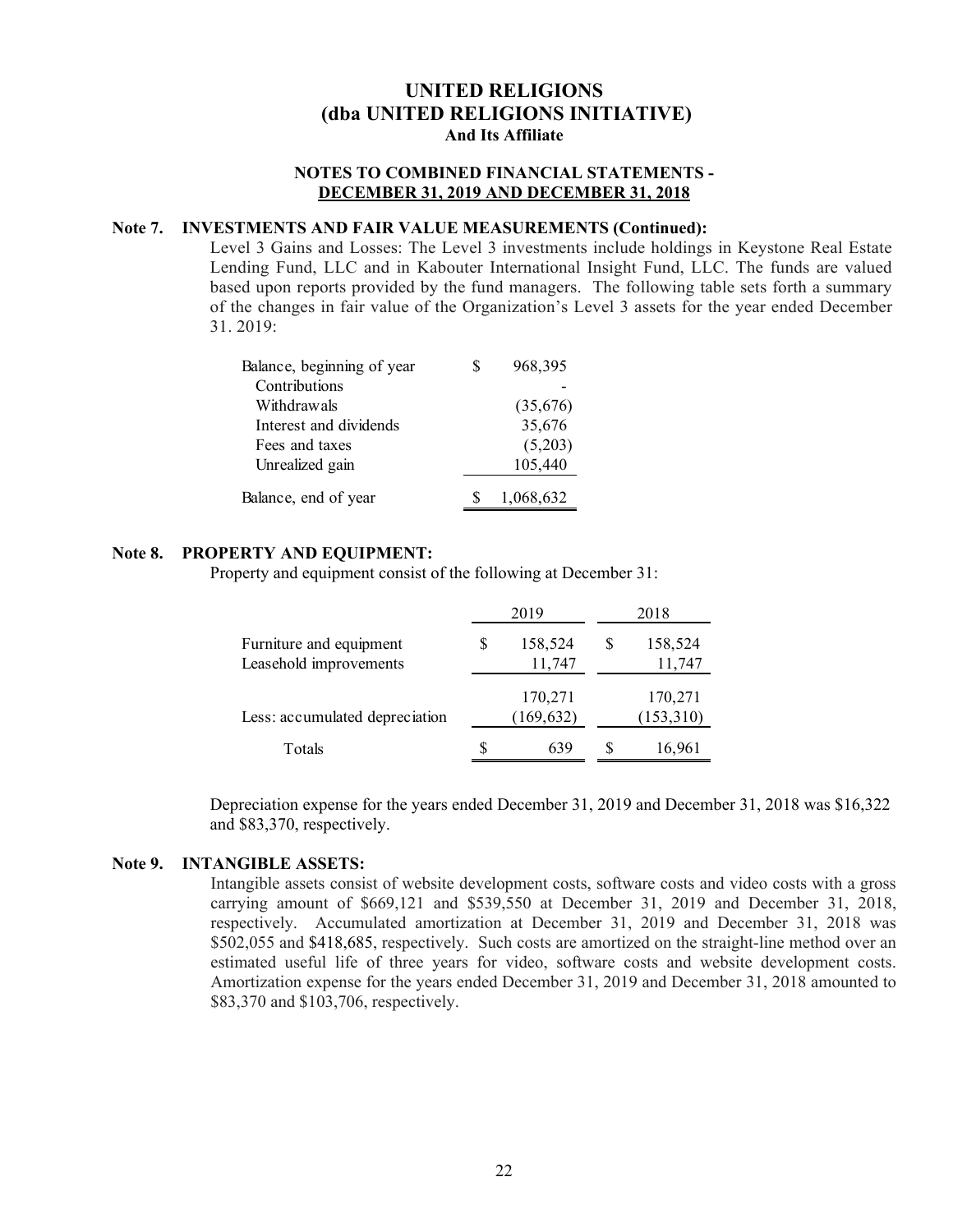# **NOTES TO COMBINED FINANCIAL STATEMENTS - DECEMBER 31, 2019 AND DECEMBER 31, 2018**

#### **Note 9. INTANGIBLE ASSETS (Continued):**

Future amortization expense on assets placed in service is expected to be as follows:

| Year Ending<br>December 31, |   |                            |
|-----------------------------|---|----------------------------|
| 2020<br>2021<br>2022        | S | 90,288<br>55,579<br>21,596 |
| Total                       |   | 167,463                    |

#### **Note 10. NET ASSETS WITHOUT DONOR RESTRICTIONS:**

Net assets without donor restrictions include net assets designated by the Organization's Global Council. The designated quasi-endowment fund and the designated strategic reserve fund are intended as reserves for expenditures for permissible purposes of the Organization. These funds are to be invested to provide income for a long but unspecified period. Authorized expenditures for the quasi-endowment shall be no greater than 5% of the total market value of the quasi- endowment in any fiscal year. Authorized expenditures for the strategic reserve are not limited. The Global Council has the right at any time to authorize expenditures in accord with the applicable spending policy.

Net assets without donor restrictions consisted of the following for the year ended December 31, 2019.

| Available for operations           | 822,666    |
|------------------------------------|------------|
| Board designated quasi-endowment   | 9,996,568  |
| Board designated strategic reserve | 613.967    |
| Total                              | 11,433,201 |

Changes in board designated quasi-endowment net assets for the year ended December 31, 2019:

| Board designated quasi-endowment net assets, beginning | S | 9,095,949  |
|--------------------------------------------------------|---|------------|
| Contributions                                          |   |            |
| Investment return                                      |   | 191,912    |
| Net realized and unrealized gains                      |   | 1,522,051  |
| Fees                                                   |   | (83,503)   |
| Expenditures                                           |   | (729, 841) |
| Board designated quasi-endowment net assets, ending    |   | 9,996,568  |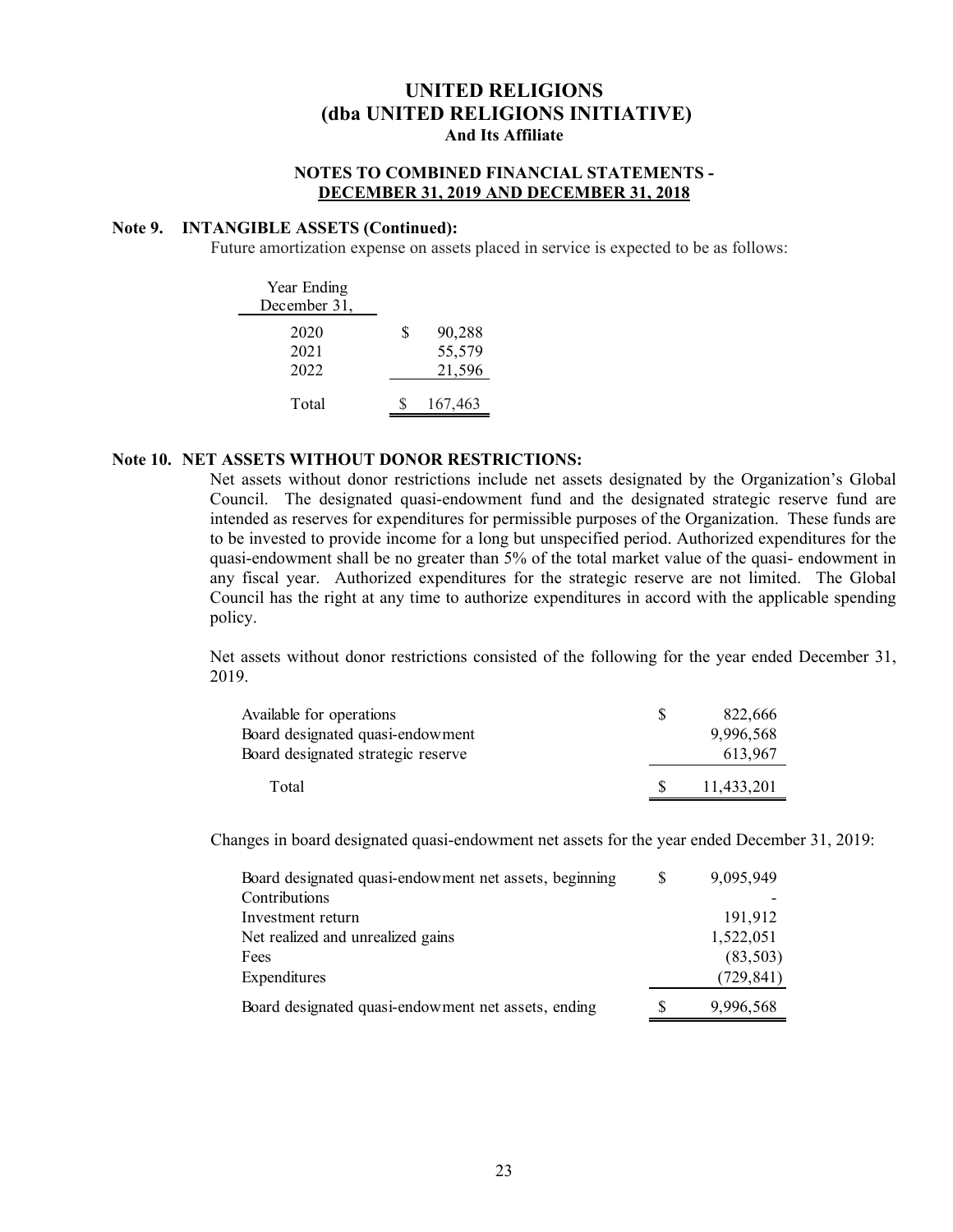# **NOTES TO COMBINED FINANCIAL STATEMENTS - DECEMBER 31, 2019 AND DECEMBER 31, 2018**

# **Note 10. NET ASSETS WITHOUT DONOR RESTRICTIONS (Continued):**

Changes in board designated strategic reserves net assets for the year ended December 31, 2019:

| Board designated strategic reserve net assets, beginning | S | 1,195,834   |
|----------------------------------------------------------|---|-------------|
| Contributions                                            |   | 620,000     |
| Investment return                                        |   | 10,352      |
| Net realized and unrealized gain                         |   | 154,285     |
| Fees                                                     |   | (4,504)     |
| Expenditures                                             |   | (1,362,000) |
| Board designated strategic reserve net assets, ending    | S | 613,967     |

Net assets without donor restrictions consisted of the following for the year ended December 31, 2018:

| Available for operations<br>Board designated quasi-endowment | S  | 310,670<br>9,095,949 |
|--------------------------------------------------------------|----|----------------------|
| Board designated strategic reserve                           |    | 1,195,834            |
| Total                                                        | -S | 10,602,453           |

Changes in board designated quasi-endowment net assets for the year ended December 31, 2018:

| Board designated quasi-endowment net assets, beginning | 10, 157, 731 |
|--------------------------------------------------------|--------------|
| Contributions                                          |              |
| Investment return                                      | 189.943      |
| Unrealized gain (loss)                                 | (645, 408)   |
| Fees                                                   | (58, 334)    |
| Expenditures                                           | (547, 983)   |
| Board designated quasi-endowment net assets, ending    | 9,095,949    |

Changes in board designated strategic reserves net assets for the year ended December 31, 2018:

| Board designated strategic reserve net assets, beginning | 1,183,382   |
|----------------------------------------------------------|-------------|
| Contributions                                            | 1,100,000   |
| Investment return                                        | 24,972      |
| Unrealized gain (loss)                                   | (84, 851)   |
| Fees                                                     | (7,669)     |
| Expenditures                                             | (1,020,000) |
| Board designated strategic reserve net assets, ending    | 1,195,834   |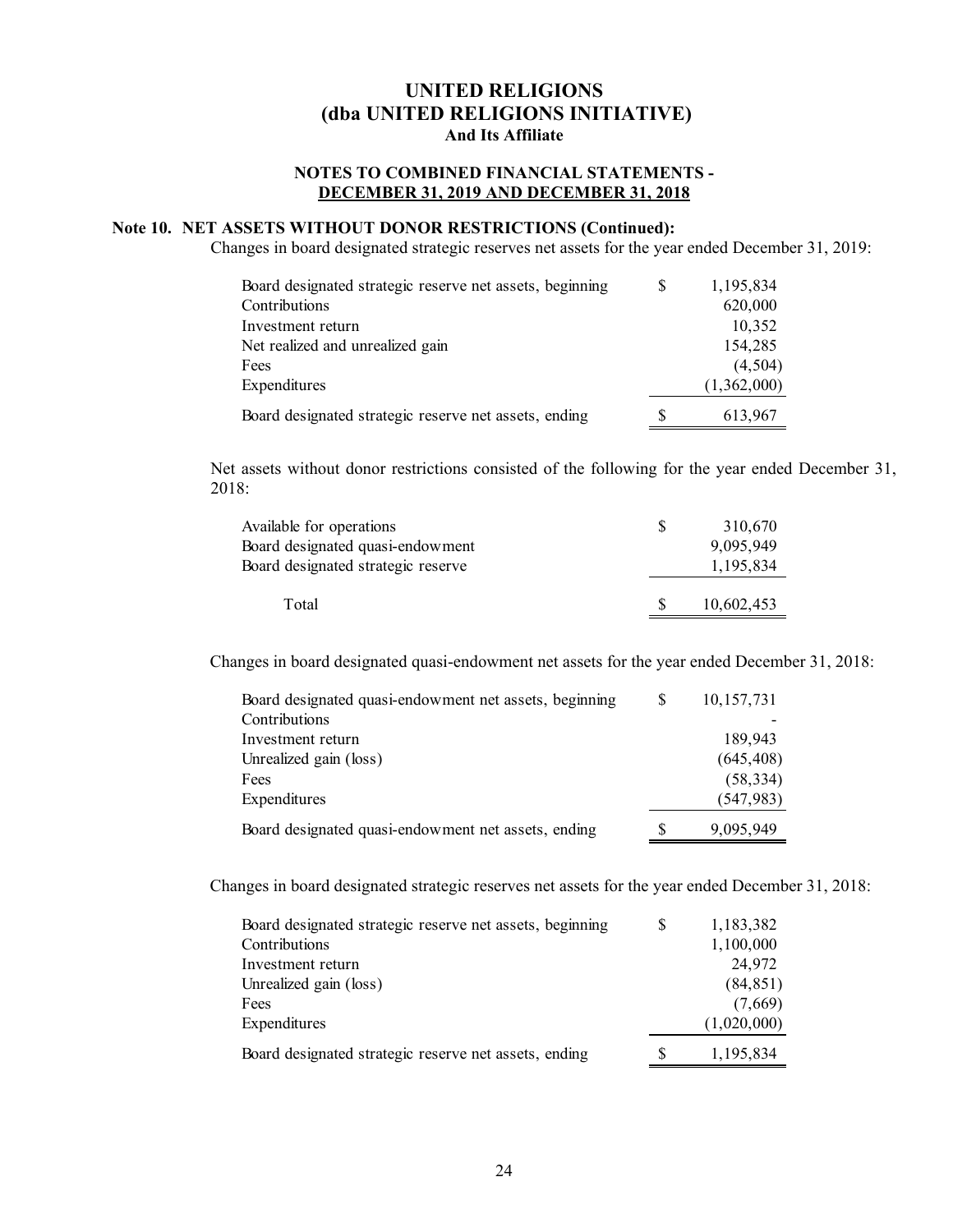# **NOTES TO COMBINED FINANCIAL STATEMENTS - DECEMBER 31, 2019 AND DECEMBER 31, 2018**

# **Note 11. NET ASSETS WITH DONOR RESTRICTIONS:**

Net assets with donor restrictions consisted of the following at December 31, 2019:

|                                 | December 31,<br>2018 | Contributions<br>and Income |         | Released from<br>Restrictions |             | December 31,<br>2019 |           |
|---------------------------------|----------------------|-----------------------------|---------|-------------------------------|-------------|----------------------|-----------|
| Endowment funds - corpus        | \$<br>2,528,945      | \$                          | 142,284 | \$                            |             | S                    | 2,671,229 |
| <b>Endowment Funds-earnings</b> | 187,109              |                             | 439,528 |                               | (328,062)   |                      | 298,575   |
| Time-restricted:                |                      |                             |         |                               |             |                      |           |
| Davidson                        |                      |                             | 296,920 |                               | (39, 728)   |                      | 257,192   |
| Lurie                           | 100,000              |                             |         |                               | (100,000)   |                      |           |
| Marcus                          | 2,806,745            |                             | 43,526  |                               | (1,000,000) |                      | 1,850,271 |
| McQuown                         | 188,133              |                             | 4,781   |                               |             |                      | 192,914   |
| Miscellaneous                   | 10,613               |                             | 48,300  |                               | (4,508)     |                      | 54,405    |
| <b>Strategic Reserves</b>       | 190,720              |                             |         |                               |             |                      | 190,720   |
| Strategic Reserves - D & C      | 14,132               |                             |         |                               |             |                      | 14,132    |
| General Strategic Reserves      |                      |                             | 20,125  |                               | (20, 125)   |                      |           |
| President's Council             | 305,243              |                             |         |                               | (305, 243)  |                      |           |
| Ambassador Fund                 | 15,268               |                             |         |                               |             |                      | 15,268    |
| Peggy Olsen Fund                | 12,225               |                             |         |                               |             |                      | 12,225    |
| Semel fund                      | 500                  |                             |         |                               |             |                      | 500       |
| Travelling Peace Academy        | 10,000               |                             |         |                               |             |                      | 10,000    |
| Elder - Youth Initiative        | 1,750                |                             |         |                               |             |                      | 1,750     |
| URI - Asia                      |                      |                             | 2,465   |                               | (2,465)     |                      |           |
| <b>URI - MENA</b>               |                      |                             | 1,000   |                               | (1,000)     |                      |           |
| URI - YLP                       |                      |                             | 500     |                               | (500)       |                      |           |
| Totals                          | \$<br>6,371,383      | \$                          | 999,429 | \$                            | (1,801,631) | \$                   | 5,569,181 |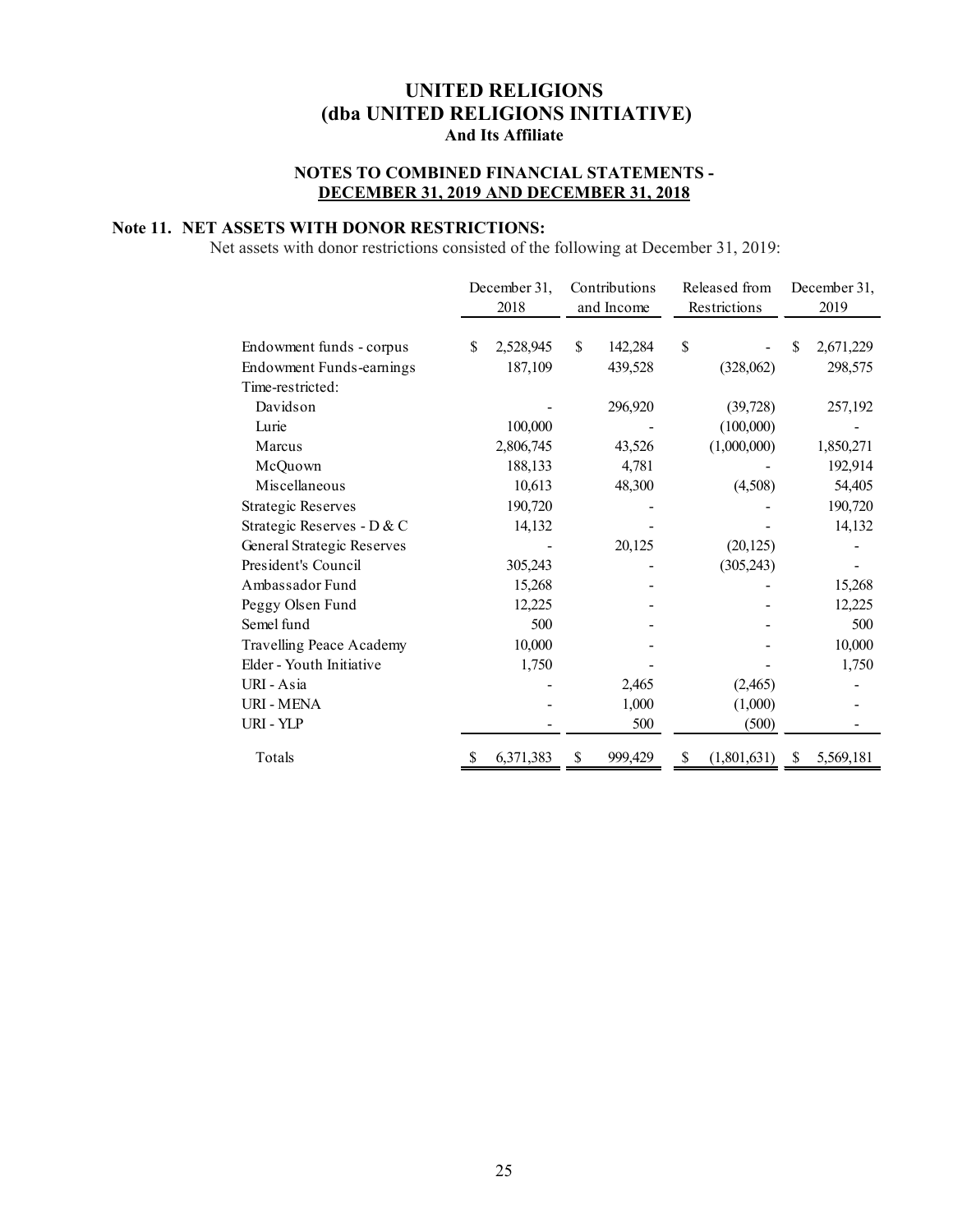# **NOTES TO COMBINED FINANCIAL STATEMENTS - DECEMBER 31, 2019 AND DECEMBER 31, 2018**

# **Note 11. NET ASSETS WITH DONOR RESTRICTIONS (Continued):**

Net assets with donor restrictions consisted of the following at December 31, 2018:

|                                   |    | December 31, | Contributions |            | Released from     |    | December 31, |  |
|-----------------------------------|----|--------------|---------------|------------|-------------------|----|--------------|--|
|                                   |    | 2017         |               | and Income | Restrictions      |    | 2018         |  |
| Endowment funds - corpus          | S  | 1,542,500    | \$            | 986,445    | \$                | S  | 2,528,945    |  |
| Endowment Funds-earnings          |    | 318,558      |               | (131, 449) |                   |    | 187,109      |  |
| Time-restricted:                  |    |              |               |            |                   |    |              |  |
| Lurie                             |    | 189,612      |               | 10,388     | (100,000)         |    | 100,000      |  |
| Jamieson                          |    | 1,375        |               |            | (1,375)           |    |              |  |
| Marcus                            |    | 3,784,740    |               | 22,005     | (1,000,000)       |    | 2,806,745    |  |
| McQuown                           |    |              |               | 388,133    | (200,000)         |    | 188,133      |  |
| Miscellaneous                     |    | 35,452       |               | 4,238      | (29,077)          |    | 10,613       |  |
| <b>Strategic Reserves</b>         |    | 323,925      |               |            | (133,205)         |    | 190,720      |  |
| Strategic Reserves - D & C        |    | 14,132       |               |            |                   |    | 14,132       |  |
| Marcus Challenge Grant            |    |              |               | 500        | (500)             |    |              |  |
| President's Council               |    | 122,845      |               | 200,000    | (17,602)          |    | 305,243      |  |
| Ambassador Fund                   |    | 23,013       |               |            | (7,745)           |    | 15,268       |  |
| Infrastructure Training-2017/2018 |    | 13,147       |               | 35,000     | (48, 147)         |    |              |  |
| Peggy Olsen Fund                  |    | 12,225       |               |            |                   |    | 12,225       |  |
| Semel fund                        |    | 500          |               |            |                   |    | 500          |  |
| Travelling Peace Academy          |    | 10,000       |               |            |                   |    | 10,000       |  |
| Elder - Youth Initiative          |    | 1,750        |               |            |                   |    | 1,750        |  |
| Parliament                        |    |              |               | 10,000     | (10,000)          |    |              |  |
| URI - Asia                        |    |              |               | 700        | (700)             |    |              |  |
| URI - Women                       |    |              |               | 500        | (500)             |    |              |  |
| <b>URI - MENA</b>                 |    |              |               | 1,000      | (1,000)           |    |              |  |
| URI - North America               |    |              |               | 25,000     | (25,000)          |    |              |  |
| URI - YLP                         |    |              |               | 500        | (500)             |    |              |  |
| 2017 Infrastructure development   |    |              |               | 60,000     | (60,000)          |    |              |  |
| Totals                            | \$ | 6,393,774    | \$            | 1,612,960  | \$<br>(1,635,351) | \$ | 6,371,383    |  |

#### **Note 12. ENDOWMENT FUND:**

The Organization has three donor restricted endowment funds. The Bowes Award, in the amount of \$250,000, is restricted such that income may be used only for providing cash awards to Cooperation Circles (the "Bowes Award"). The second, in the amount of \$2,394,229, is the Charlotte and George Schultz Fund for Hospitality and Diplomacy. Income from this fund may be used for meetings of the Global Staff and the Global Council. The third, in the amount of \$27,000, is a general endowment award. Income from it may be used for permissible purposes of the Organization. All three funds are classified as permanently restricted.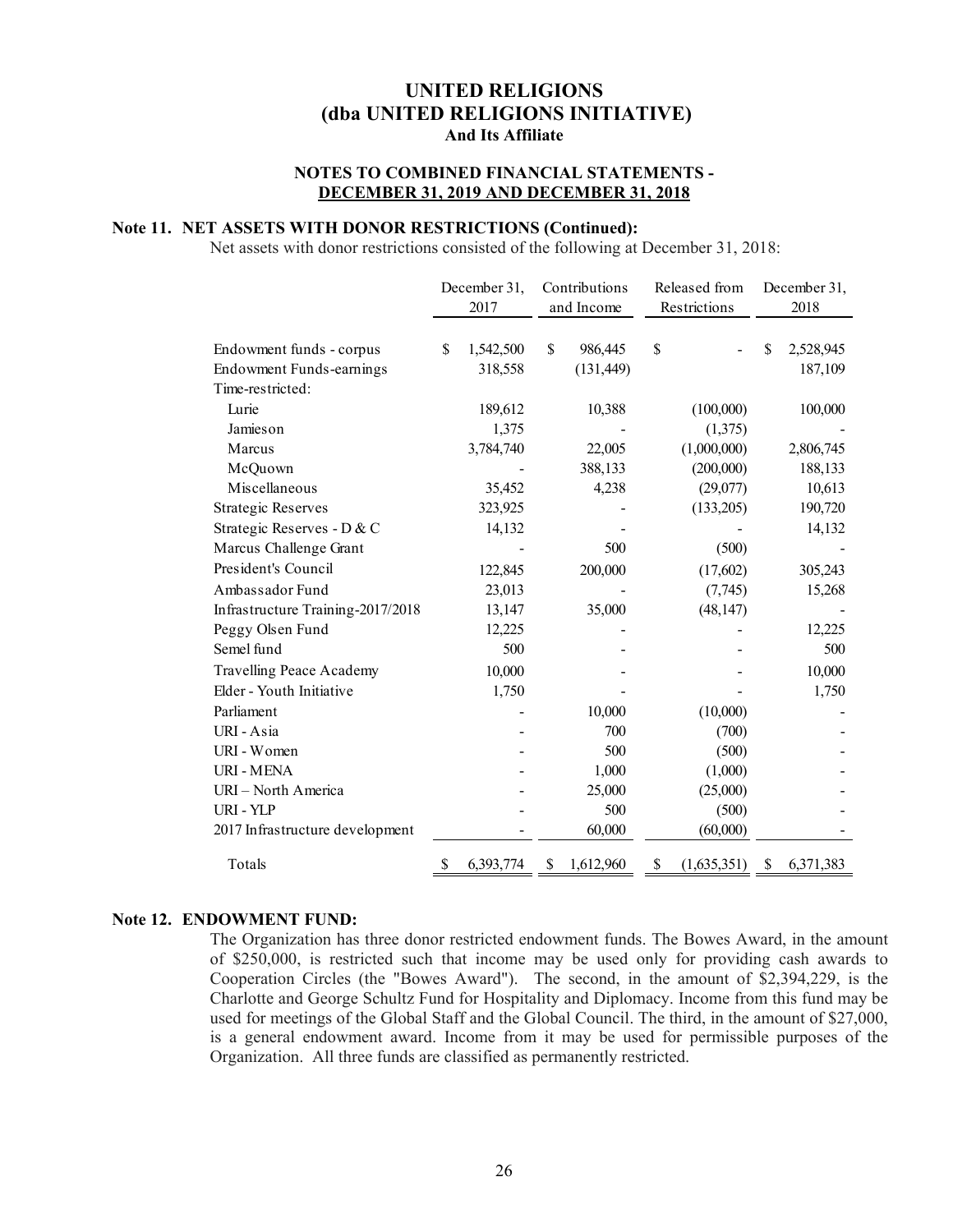# **NOTES TO COMBINED FINANCIAL STATEMENTS - DECEMBER 31, 2019 AND DECEMBER 31, 2018**

#### **Note 12. ENDOWMENT FUND (Continued) :**

Interpretation of relevant law - The Organization has interpreted the Uniform Prudent Management of Institutional Funds Act (UPMIFA) as requiring the preservation of the fair value of the original gift as of the gift date of the donor-restricted endowment funds absent explicit donor stipulations to the contrary. As a result of this interpretation, there is one class of donor restricted endowment net assets. The endowment funds corpus includes original and subsequent donations, and accumulations of net income to the permanent endowment when prescribed by the donor. The remaining net income portion of the donor-restricted endowment fund is classified as net assets with donor restrictions until those amounts are appropriated for expenditure by the organization in accordance with the Foundation's spending policy. The amounts allocated to funds with deficiencies are classified as net assets with donor restrictions.

In accordance with UPMIFA, the Organization considers the following factors in making a determination to appropriate or accumulate donor-restricted endowment funds: (1) the duration and preservation of the fund, (2) the purposes of the Organization and the donor-restricted endowment fund, (3) general economic conditions, (4) the possible effect of inflation and deflation, (5) the expected total return from income and the appreciation of investments, (6) other resources of the Organization, (7) the investment policies of the Organization.

From time to time, the fair value of assets associated with individual donor restricted endowment funds may fall below the level that the donor or UPMIFA requires the Organization to retain as a fund of perpetual duration. In accordance with generally accepted accounting principles, deficiencies of this nature are reported in net assets with donor restrictions. There were no deficiencies at December 31, 2019 and a deficiency of \$82,159 at December 31, 2018.

Investment Return Objectives and Risk Parameters – The investment objective for funds of the Organization allocated to "endowment" by the Global Council is to achieve the highest return for the risk deemed appropriate by the Investment Committee. In assessing risk, the Investment Committee should assume that the Organization's investment horizon stretches into perpetuity and its need for liquidity is limited.

Except in those circumstances in which doing so would cause the endowment to incur outsized risk, the Investment Committee shall, at a minimum, strive to achieve returns that maintain the Endowment's purchasing power after disbursements. Specifically, the Endowment's annual return should match or exceed the inflation rate associated with non-profit organizations plus the rate of endowment spending.

Strategies employed for achieving objectives – To satisfy its long-term rate-of-return objectives, the Organization relies on a total return strategy in which investment returns are achieved through both capital appreciation (realized and unrealized) and current yield (interest and dividends). The Organization targets a diversified asset allocation that places a greater emphasis on equity-based investments to achieve its long-term return objectives within prudent risk constraints.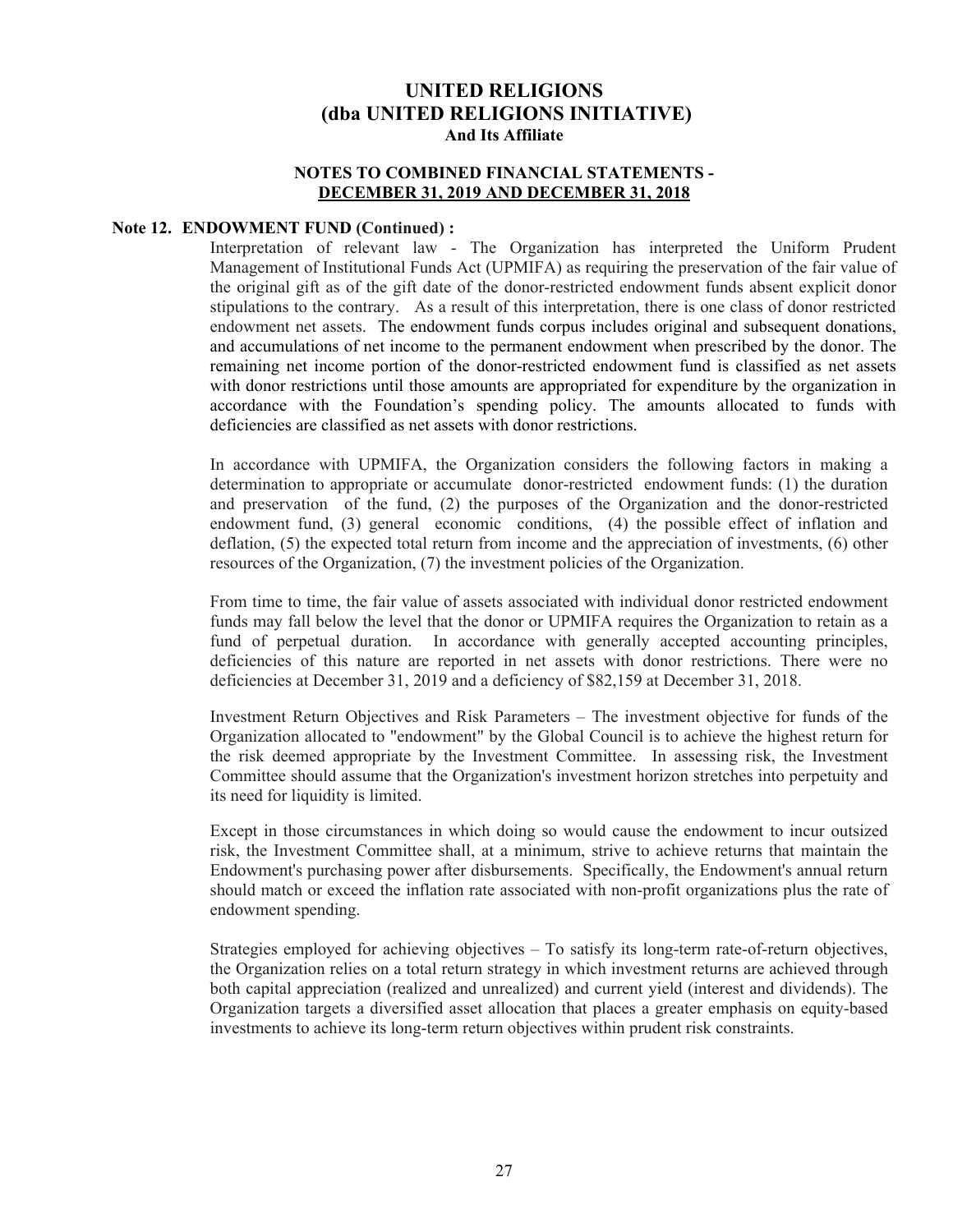# **NOTES TO COMBINED FINANCIAL STATEMENTS - DECEMBER 31, 2019 AND DECEMBER 31, 2018**

## **Note 12. ENDOWMENT FUND (Continued) :**

Spending policy and how the investment objectives relate to spending policy – The Organization's investment policy provides for a conservative stream of income to preserve the value of the corpus in perpetuity. Authorized expenditures shall be no greater than 4% of the total market value of the respective three endowments in any fiscal year.

Changes in endowment net assets for the year ended December 31, 2019:

|                                                                                                                                       | With Donor<br>Restrictions                                                 |  |  |  |
|---------------------------------------------------------------------------------------------------------------------------------------|----------------------------------------------------------------------------|--|--|--|
| Endowment net assets, beginning<br>Contributions<br>Releases<br>Interest and dividends<br>Net gains (realized and unrealized)<br>Fees | \$<br>2,716,054<br>105,175<br>(290, 959)<br>72,392<br>385,664<br>(18, 526) |  |  |  |
| Endowment net assets, December 31, 2019                                                                                               | 2,969,800                                                                  |  |  |  |

Changes in endowment net assets for the year ended December 31, 2018:

|                                                                                                                                        | With Donor<br>Restrictions |                                                                      |  |  |
|----------------------------------------------------------------------------------------------------------------------------------------|----------------------------|----------------------------------------------------------------------|--|--|
| Endowment net assets, beginning<br>Contributions<br>Releases<br>Interest and dividends<br>Net losses (realized and unrealized)<br>Fees | S                          | 1,861,056<br>986,445<br>(1,771)<br>48,786<br>(165, 523)<br>(12, 939) |  |  |
| Endowment net assets, December 31, 2018                                                                                                |                            | 2,716,054                                                            |  |  |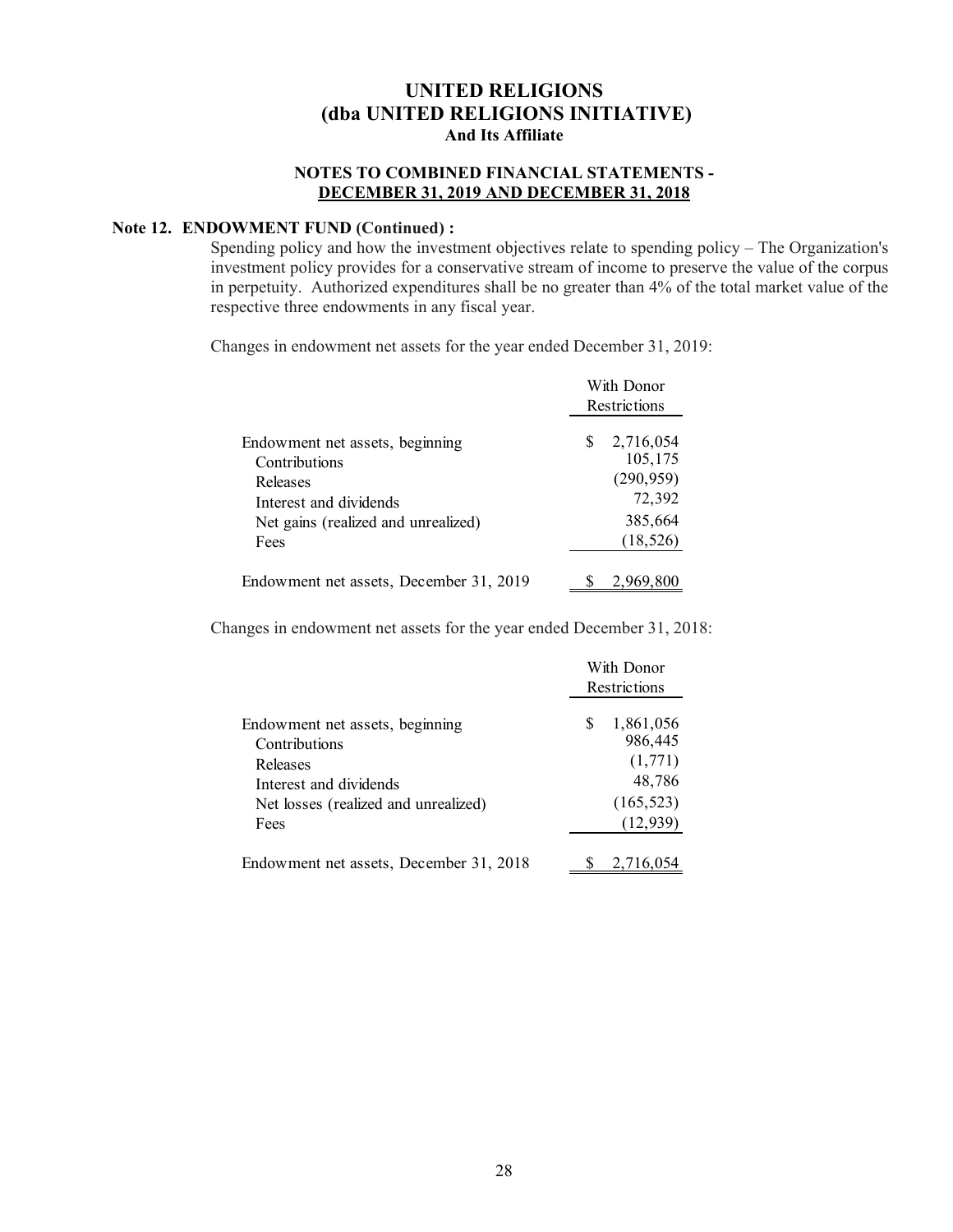#### **NOTES TO COMBINED FINANCIAL STATEMENTS - DECEMBER 31, 2019 AND DECEMBER 31, 2018**

#### **Note 13. FUNDRAISING EVENT:**

The following is a summary of revenues and expenses related to the 2019 and 2018 Circle of Light events:

|                                   | December 31, |              |  |  |
|-----------------------------------|--------------|--------------|--|--|
|                                   | 2019         | 2018         |  |  |
| Revenues and contributions:       |              |              |  |  |
| Donations                         | 85,039<br>S  | 117,210<br>S |  |  |
| In-kind donation                  |              |              |  |  |
| Sponsorships and revenue          | 205,362      | 166,205      |  |  |
| Total revenues and contributions  | 290,401      | 283,415      |  |  |
| Less expenses                     | (100, 866)   | (105, 945)   |  |  |
| Net income from fundraising event | 189,535      | 177,470      |  |  |

#### **Note 14. RETIREMENT PLAN:**

Multiemployer Plan - The Organization is a participant in The Church Pension Fund Clergy Pension Plan (the "Plan"), a multiemployer defined benefit plan. The only employee in the Plan is the Executive Director.

The Organization's contribution to the Plan for the years ended December 31, 2019 and December 31, 2018 amounted to \$35,388 and \$34,441, respectively. The Organization's contributions to the Plan do not represent more than 5% of the total contributions received by the Plan. The assessments for the years ended March 31, 2019 and March 31, 2018 (the Plan year) were 9% of the participant's compensation. Selected information regarding the Plan are as follows:

|                                                      | March 31.     |               |  |  |  |
|------------------------------------------------------|---------------|---------------|--|--|--|
|                                                      | 2019          | 2018          |  |  |  |
| Net assets available for benefits                    | \$185,257,809 | \$178,658,579 |  |  |  |
| Actuarial present value of accumulated plan benefits | \$213,387,000 | \$215,473,000 |  |  |  |
| Indicated level of funding                           | 75%           | 75%           |  |  |  |

The Plan is not required to file Form 5500; therefore, certain information is not required to be made available publicly. If the Organization withdraws its participation in the Plan, the Organization is not subject to withdrawal liability under the current terms of the Plan. To the extent that the Plan is underfunded, the Organization's future contributions to the Plan may increase to cover retirement benefits of employees of other organizations participating in the Plan.

Other plans - In 2012, the Organization adopted the United Religions Initiative 403(b) Plan. Eligible employees are able to participate in the Plan on their first day of employment. The employer matches 5% of salary semi-monthly for each employee after 1 year of employment, and if an employee contributes at least of 4% of salary the employer will match an additiona1 4%.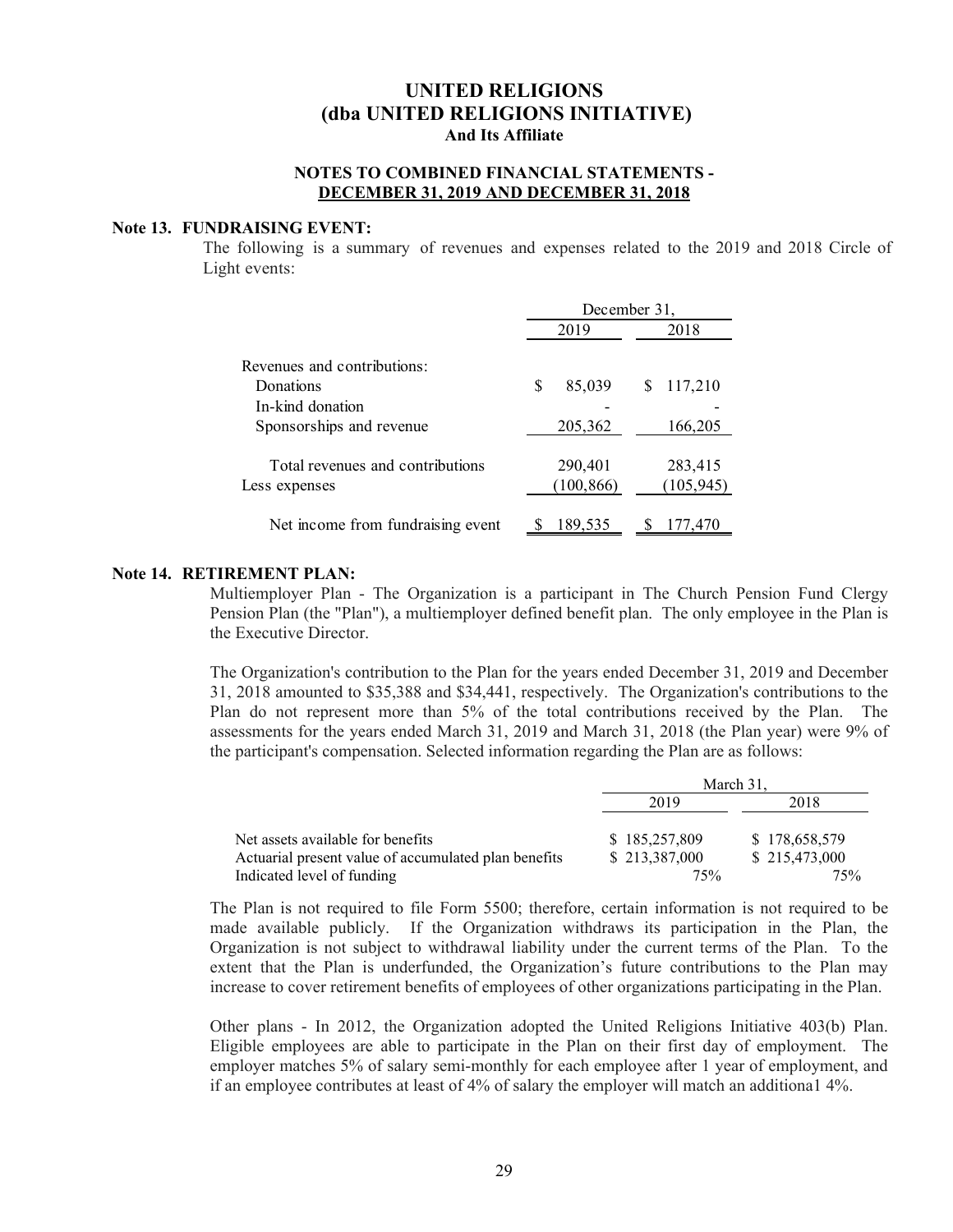# **NOTES TO COMBINED FINANCIAL STATEMENTS - DECEMBER 31, 2019 AND DECEMBER 31, 2018**

#### **Note 14. RETIREMENT PLAN (Continued):**

Total contribution expense to the Plan for the years ended December 31, 2019 and December 31, 2018 amounted to \$75,635 and \$91,816, respectively.

#### **Note 15. COMMITMENTS AND CONTINGENCIES:**

Commitments:

The Organization leases office space in San Francisco under a lease which expires in April 2022. Monthly payments under the lease start at \$15,051 and increase 3.0% at the end of each lease year. Total rent expense (including building operating expenses) for the years ended December 31, 2019 and December 31, 2018 amounted to \$190,801 and \$196,426, respectively.

The Organization leases a copier under an operating lease expiring on March 31, 2020. Monthly payments under the lease are \$668 per month.

The Organization leases a postage meter under an operating lease expiring on October 31, 2021. Monthly payments under the lease are \$155 per month.

Minimum annual payments required under the leases are as follows:

| Year Ending          |                                    |
|----------------------|------------------------------------|
| December 31,         |                                    |
| 2020<br>2021<br>2022 | \$<br>199,979<br>202,861<br>67,762 |
|                      | 470,602                            |

#### **Note 16. SUBSEQUENT EVENTS:**

Management has evaluated events through January 15, 2021, the date which the financial statements were available for issue.

The COVID-19 outbreak caused mandated and voluntary closing of non-essential businesses. The Organization was designated an essential business and continued to operate without adverse effects. The extent of the impact of COVID‐19 on the Organization's operational and financial performance will depend on unknown future developments, including the duration and spread of the outbreak and impact on donors, all of which are uncertain and cannot be predicted.

The Organization received a Paycheck Protection Program loan of \$275,375 in May 2020. Management believes the funds have been spent on expenses eligible for forgiveness under the program's guidelines. The amount will be treated as a federal grant in the year ending December 31, 2020.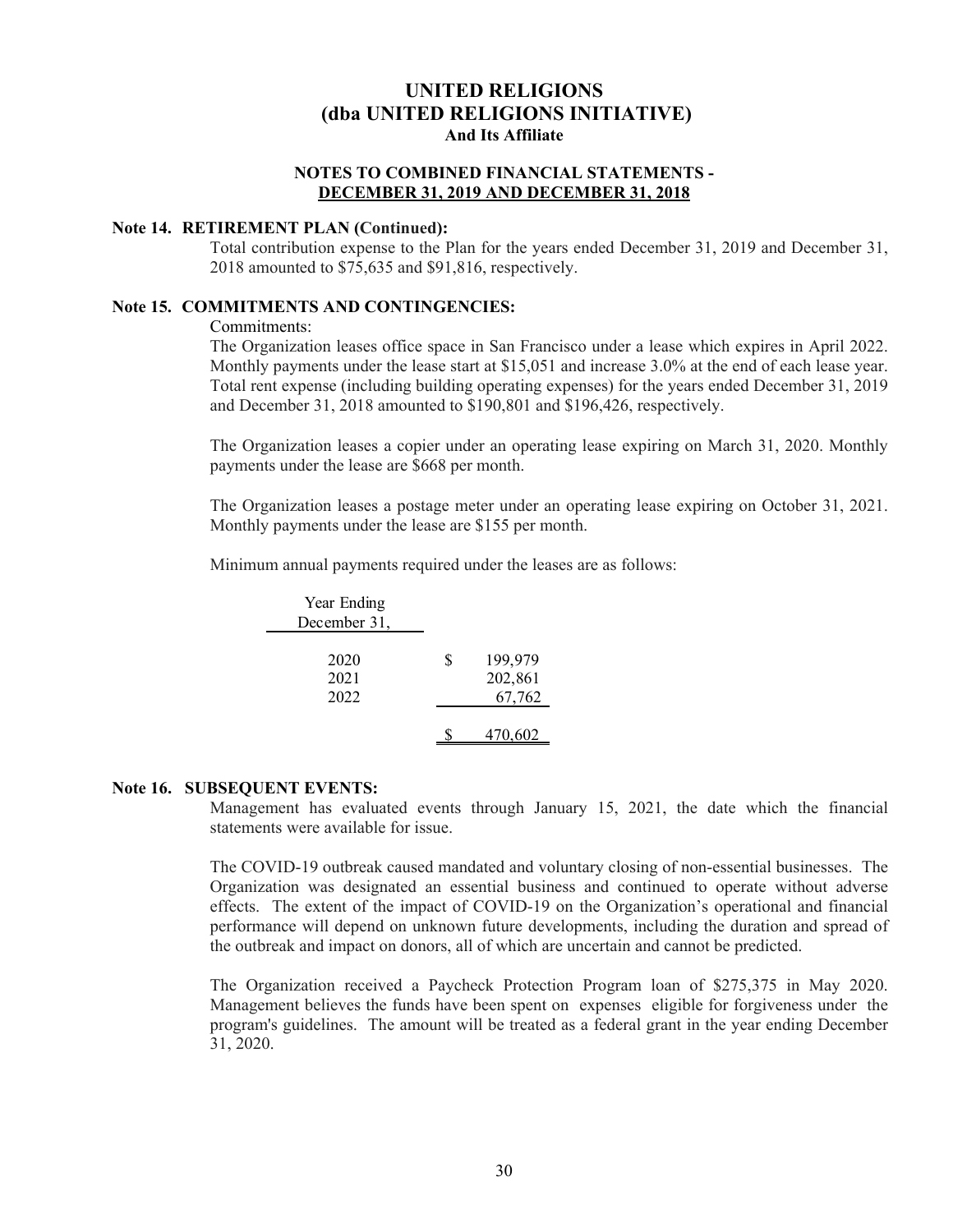# **SUPPLEMENTARY INFORMATION**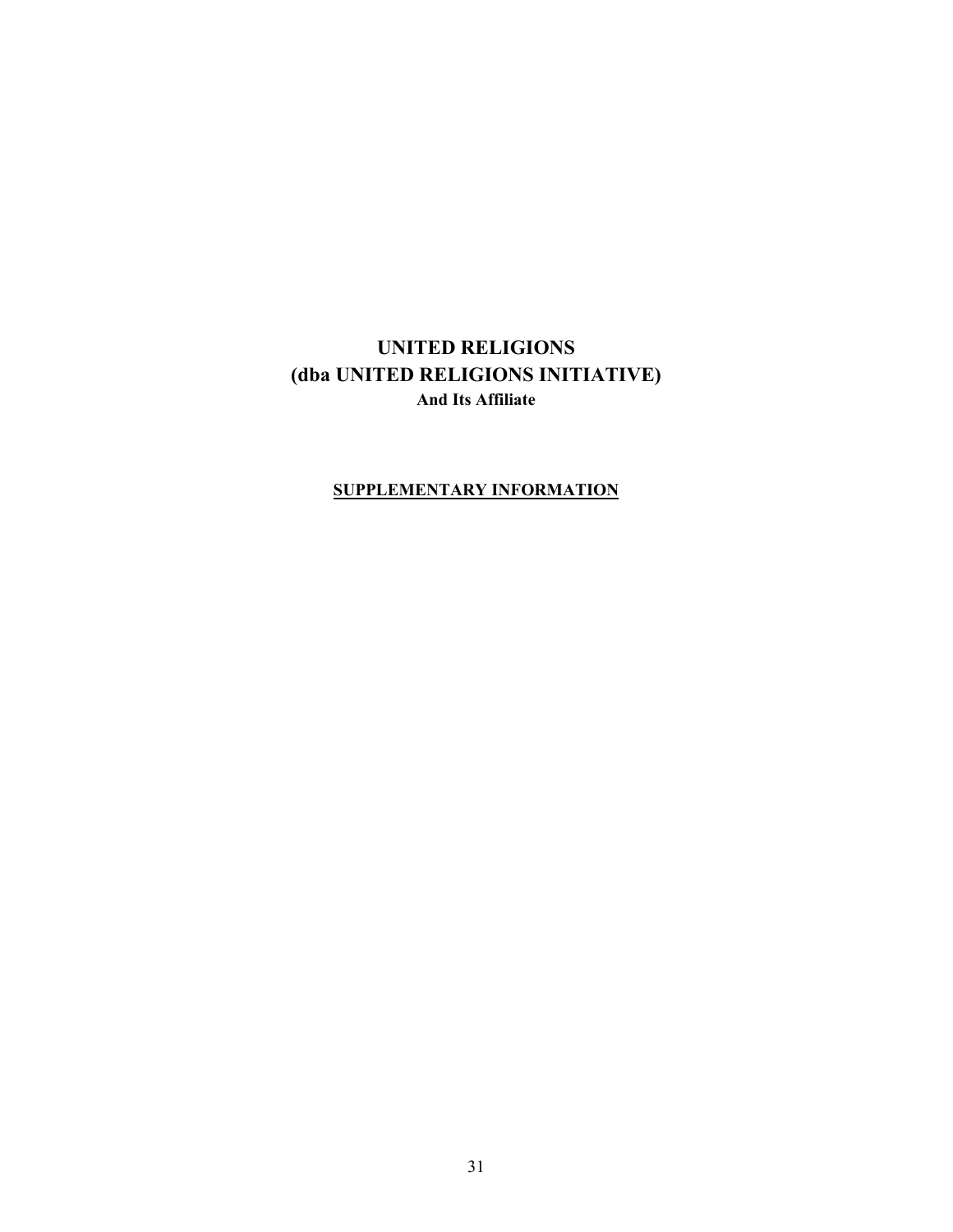# **COMBINING STATEMENT OF FINANCIAL POSITION – DECEMBER 31, 2019**

|                                               |    |            | United           |                    |                  |
|-----------------------------------------------|----|------------|------------------|--------------------|------------------|
|                                               |    | United     | Religions        |                    |                  |
|                                               |    | Religions  | Initiative       |                    |                  |
| <b>ASSETS</b>                                 |    | Initiative | Foundation       | Eliminations       | Total            |
|                                               |    |            |                  |                    |                  |
| <b>CURRENT:</b>                               |    |            |                  |                    |                  |
| Cash and cash equivalents                     | \$ | 939,571    | \$               | \$                 | \$<br>939,571    |
| Investments                                   |    | 4,378      |                  |                    | 4,378            |
| Current portion of pledges receivable         |    | 341,408    | 1,000,000        |                    | 1,341,408        |
| Due to/from URI                               |    | (400,000)  | 400,000          |                    |                  |
| Other receivables                             |    | 1,574      |                  |                    | 1,574            |
| Prepaid expenses and other assets             |    | 47,824     |                  |                    | 47,824           |
|                                               |    |            |                  |                    |                  |
| TOTAL CURRENT ASSETS                          |    | 934,755    | 1,400,000        |                    | 2,334,755        |
| LONG-TERM:                                    |    |            |                  |                    |                  |
| Investments restricted for long-term purposes |    |            | 13,408,780       |                    | 13,408,780       |
| Investments held by Foundation                |    | 19,146     |                  | (19, 146)          |                  |
| Pledges receivable                            |    | 218,788    | 1,021,825        |                    | 1,240,613        |
| Equipment and improvements - net              |    | 639        |                  |                    | 639              |
| Intangible assets - net                       |    | 167,066    |                  |                    | 167,066          |
| Beneficial interest in Foundation             |    |            |                  | (15, 811, 459)     |                  |
|                                               |    | 15,811,459 |                  |                    |                  |
| Deposits                                      |    | 17,094     |                  |                    | 17,094           |
| <b>TOTAL ASSETS</b>                           | S  | 17,168,947 | \$<br>15,830,605 | \$<br>(15,830,605) | \$<br>17,168,947 |
| <b>LIABILITIES AND NET ASSETS</b>             |    |            |                  |                    |                  |
|                                               |    |            |                  |                    |                  |
| <b>CURRENT LIABILITIES:</b>                   |    |            |                  |                    |                  |
| Accounts payable and accrued expenses         | \$ | 102,467    | \$               | \$                 | \$<br>102,467    |
| Accrued vacation                              |    | 62,187     |                  |                    | 62,187           |
| Deferred revenue                              |    | 1,911      |                  |                    | 1,911            |
|                                               |    |            |                  |                    |                  |
| TOTAL CURRENT LIABILITIES                     |    | 166,565    |                  |                    | 166,565          |
| LONG-TERM:                                    |    |            |                  |                    |                  |
| Investments held for Initiative               |    |            | 19,146           | (19, 146)          |                  |
| <b>TOTAL LIABILITIES</b>                      |    | 166,565    | 19,146           | (19, 146)          | 166,565          |
|                                               |    |            |                  |                    |                  |
| <b>NET ASSETS:</b>                            |    |            |                  |                    |                  |
| Without restrictions                          |    | 11,497,226 | 9,055,148        | (9,119,173)        | 11,433,201       |
| With restrictions                             |    | 5,505,156  | 6,756,311        | (6,692,286)        | 5,569,181        |
| <b>TOTAL NET ASSETS</b>                       |    | 17,002,382 | 15,811,459       | (15,811,459)       | 17,002,382       |
| TOTAL LIABILITIES AND NET ASSETS              | S  | 17,168,947 | \$<br>15,830,605 | \$<br>(15,830,605) | \$<br>17,168,947 |